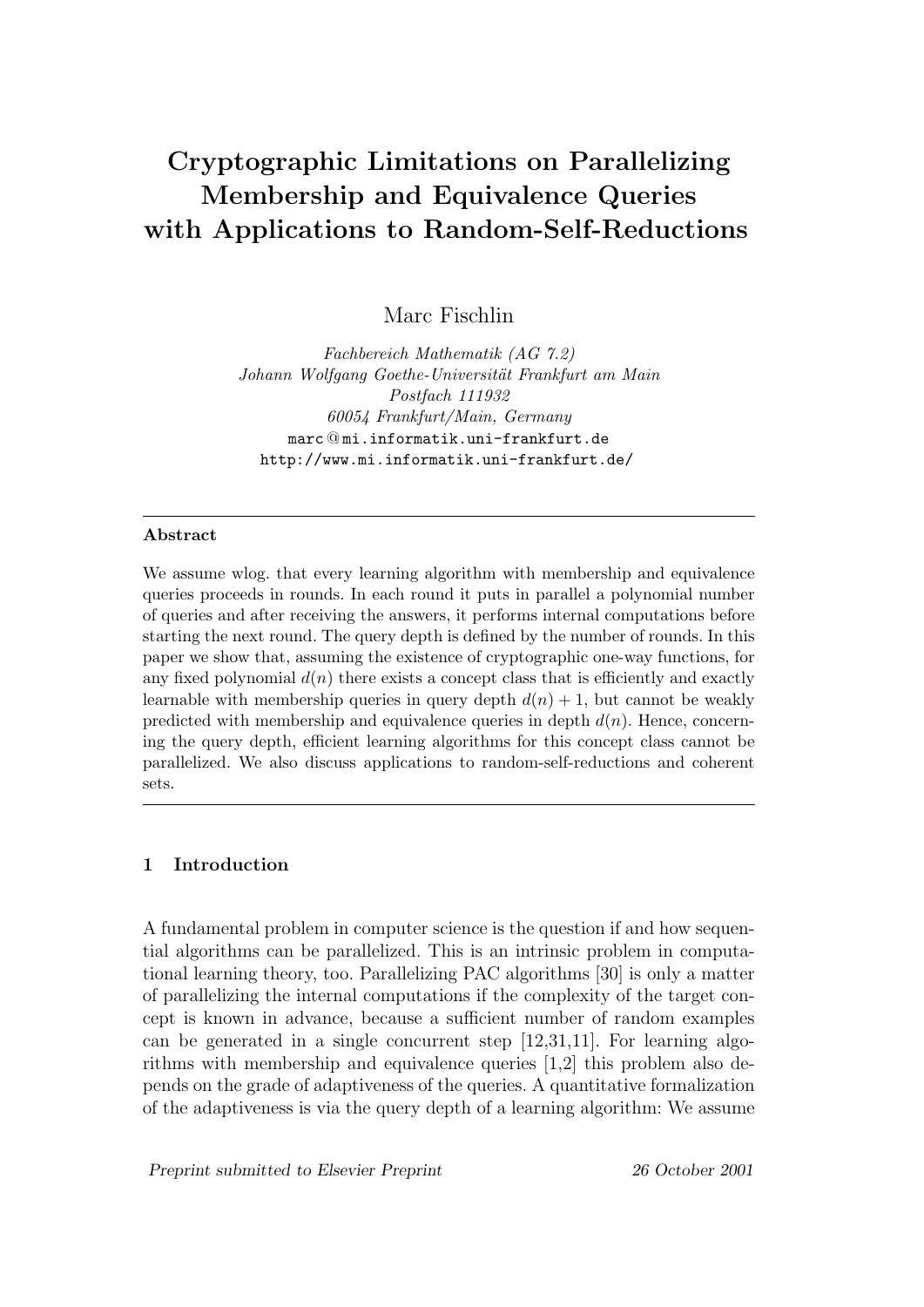wlog. that the learning algorithm proceeds in rounds. In each round it is allowed to put in parallel a polynomial number of membership and equivalence queries. After receiving the answers, it performs internal computation and then starts the next round. The query depth (as a function of complexity parameter  $n)$  is the maximal number of rounds, where the maximum is taken over all target concepts of complexity n. Bshouty and Cleve  $[10,9]$  prove that exact learning with membership and equivalence queries e.g. of read-once Boolean functions and monotone DNF formulas in  $n$  variables requires a query depth of  $\Omega(n/\log n)$ . Balcázar et al. [5] show that DFA with n states can be learned exactly with membership and equivalence queries in depth  $O(n/\log n)$ . Moreover, they prove that this bound is optimal as there cannot exist a learning algorithm that learns DFA exactly in query depth  $o(n/\log n)$ . These negative results are not tight in the sense that it remains open if there is a concept class where allowing a single additional round helps. Also, these lower bounds are sublinear and hold for exact learning exclusively. In this paper, we show that for any given polynomial  $d(n)$  there is a concept class such that the class cannot be weakly predicted with membership and equivalence queries in query depth  $d(n)$ , though there exists a polynomial-time algorithm that learns every target concept in query depth  $d(n) + 1$  exactly with membership queries. We emphasize that, adding a single level of adaptiveness, we can learn this class exactly, while any learning algorithm with depth  $d(n)$  miserably fails, i.e., cannot satisfy a potentially weaker requirement than PAC-learnability (with queries). While our impossibility result as well as the lower bound of [5] only hold for polynomial-time algorithms, the result of Bshouty and Cleve is also valid for computationally unbounded parallel learners — as long as the number of queries is polynomially bounded. In contrast to [10,5,9], who deal with "natural" concept classes, our class is somewhat artificial and tailor made to prove the desired result.

The intractability of our concept class is based on a cryptographic assumption, namely the existence of one-way functions. These are functions that are easy to evaluate but hard to invert on a random value. Despite complexity based impossibility results (see for example [26]) several negative results for learning algorithms have been based on cryptographic primitives. Angluin and Kharitonov [3] use one-way functions to show that membership queries do not add any power to PAC-algorithms when learning DNF formulas. Similarly, Kearns and Valiant [23] and Kharitonov [24] show that polynomial-size Boolean formulas are not efficiently PAC-learnable with membership queries if one-way functions exist. Rivest and Yin [28] present a concept class based on the existence of one-way functions where self-directed learning is inferior to teacher-directed learning. We exploit their idea to define our concept class using so-called collections of pseudorandom functions. Loosely speaking, a collection of pseudorandom functions is a sequence  $(F_n)_{n\in\mathbb{N}}$  of function sets  $F_n \subset \{g: \{0,1\}^n \to \{0,1\}^n\}$  with the following two properties: Each set  $F_n$ contains  $2^n$  (not necessarily distinct) functions, where every function  $f \in F_n$  is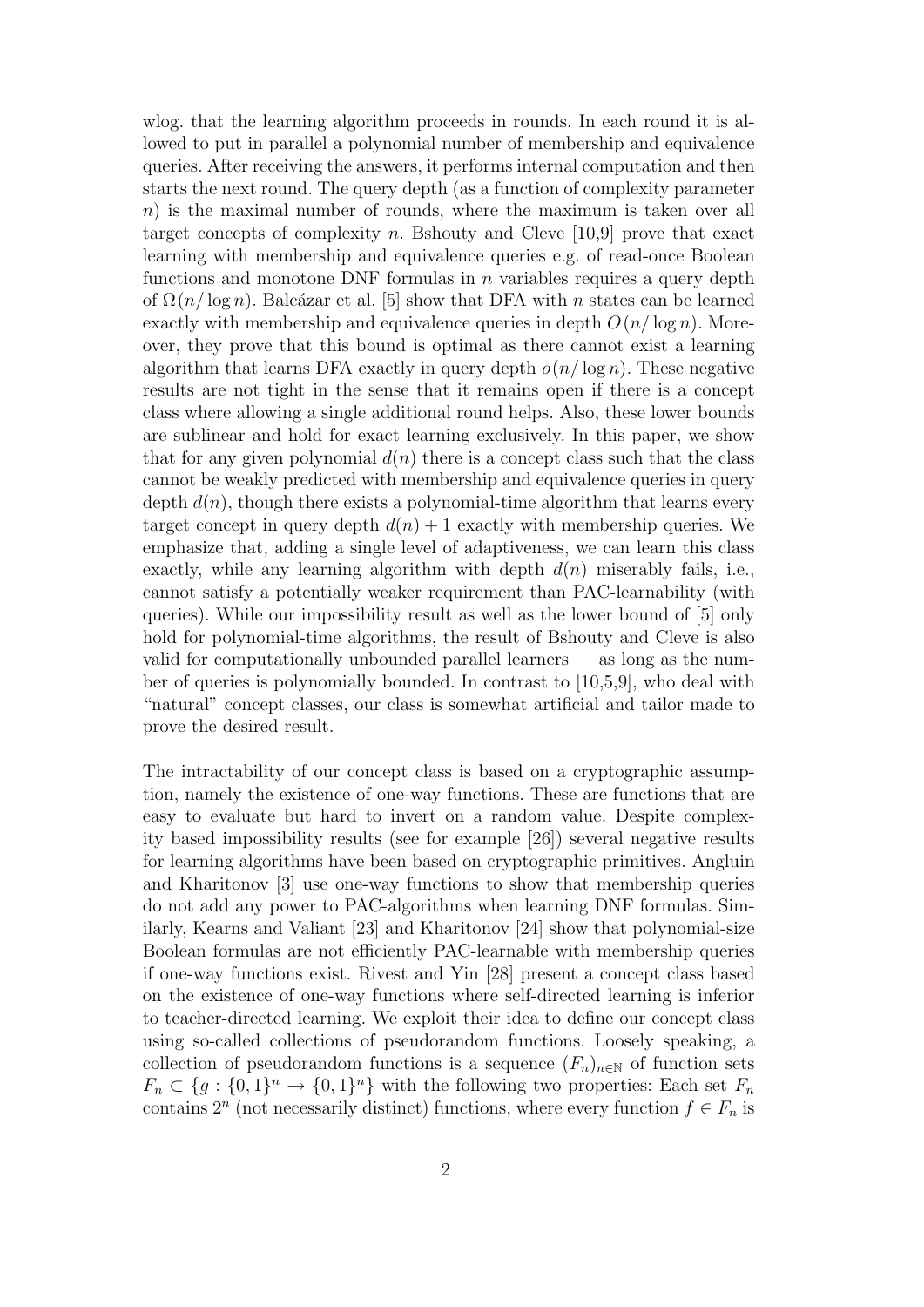described by a key  $k \in \{0,1\}^n$  such that one can efficiently compute  $f(x)$  given k and x; second,  $F_n$  preserves the randomness property, i.e., if we uniformly choose a key  $k \in \{0,1\}^n$  then the function described by this key "looks" like a uniformly chosen function from the set  $\{g: \{0,1\}^n \to \{0,1\}^n\}$ . Note that most of the functions in the set of all  $2^{n2^n}$  functions  $g: \{0, 1\}^n \to \{0, 1\}^n$  must have exponential description size. This means that there cannot exist an algorithm that evaluates each function in polynomial time in  $n$  given the identifier of the function and the value as input. In contrast, pseudorandom functions have this property but still look sufficiently random. It is well-known that collections of pseudorandom functions exist if and only if one-way functions exist [20,19]. Furthermore, the existence of cryptographic one-way functions implies  $P \neq NP$  though it is not known if the converse holds (see [18] for a discussion). Given any collection of pseudorandom functions we define the concepts of complexity n by the keys of  $F_n$  and such that a particular query sequence of depth  $d(n) + 1$  yields the key of the function resp. the name of the target concept. Hence, we can easily learn the target concept in depth  $d(n)+1$ . On the other hand, there cannot exist any probabilistic polynomial-time algorithm that, after experimenting using membership and equivalence queries in query depth  $d(n)$ , classifies a random example correctly with probability at least  $1/2 + 1/p(n)$  for an arbitrary positive polynomial  $p(n)$  and all but finite  $n \in \mathbb{N}$ . Otherwise we derive a contradiction to the pseudorandomness of the underlying collection.

We stress that the impossibility of learning our concept class in depth  $d(n)$ does not rely on any universal bound on the width of the queries. Though, the number of queries in each round is polynomially bounded since the impossibility result holds for polynomial-time learning algorithms only. But this specific bound depends on the running time of the algorithm in question. If we also bound the width by some fixed polynomial  $w(n)$  for any learning algorithm, then we restrict the total number of queries by  $t(n) = d(n)w(n)$ . In this case, using polynomials over finite fields, we can easily construct a concept class that cannot be weakly predicted with queries in depth  $d(n)$  and width  $w(n)$ , though it can be learned exactly with  $n \cdot (t(n) + 1)$  nonadaptive membership queries (which, of course, can be arbitrarily distributed on any number of rounds). The negative result for depth- and width-bounded algorithms does not involve any unproven assumption and even holds for computationally unbounded learning algorithms. Details are given in Appendix A.

We apply our result on the non-parallelizability of the queries to so-called random-self-reductions [8]. Informally, a language  $\mathcal L$  is self-reducible [29] if, for any x, we can compute the characteristic function  $\chi_{\mathcal{L}}$  of  $\mathcal{L}$  at x from values  $\chi_{\mathcal{L}}(y_1), \ldots, \chi_{\mathcal{L}}(y_m)$ , where  $|y_1|, \ldots, |y_m| < |x|$ . In other words,  $\mathcal{L}$  is self-reducible if membership can be decided by querying the oracle  $\chi_{\mathcal{L}}$  for smaller values. A classic example of a self-reducible language is SAT. An interesting special case of self-reductions are random-self-reductions, where each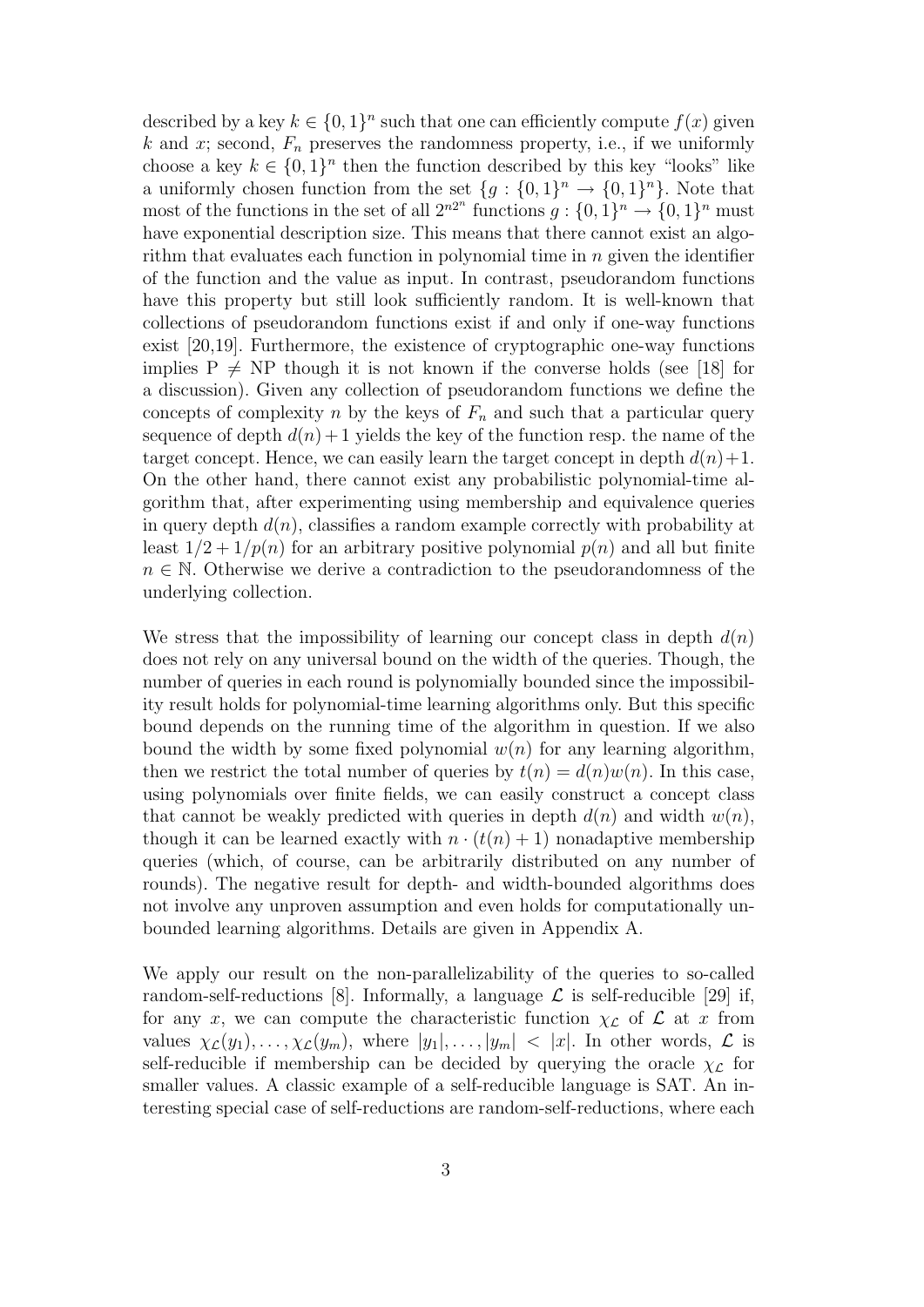query  $y_i$  is a random value distributed independently of x (but not necessarily independently of the other queries). For an overview about applications of random-self-reductions we refer to [14,17]. Unlike self-reductions, randomself-reductions do not require that the queries are smaller; if the length of the queries equals the length of  $x$  then the reduction is called length-preserving. The query depth of a random-self-reduction is defined analogously to the query depth of a learning algorithm. Feigenbaum et al. [16] show that adaptive (more specifically, query depth  $|x|$ ) random-self-reductions are more powerful than nonadaptive ones. Combining our result with [16] we establish the following hierarchy: Let  $\beta(n)$  be an unbounded, nondecreasing function  $\beta(n)$  such that  $n^{\beta(n)}$  is time-constructible (e.g.,  $\beta(n) = \log^* n$ ) and let  $d(n)$  be a fixed polynomial. If one-way functions exist, there is a language in  $DSPACE(n^{\beta(n)})$  such that there is a random-self-reduction with query depth  $d(n) + 1$ , while every length-preserving random-self-reduction of depth  $d(n)$  fails. We also show slight extensions of this result, for example to coherent sets, i.e., sets  $\mathcal L$  where membership of any x can be decided efficiently with help of the oracle  $\chi_{\mathcal{L}-\{x\}}$ .

The paper is organized as follows. In Section 2 we introduce notations and definitions of learning theory, cryptography and random-self-reductions and coherence. In Section 3 we define our concept class and prove the positive resp. negative result about learnability. The issue of depth- and width-bounded algorithms appears in Appendix A. In Section 4, we apply the results of Section 3 to random-self-reductions as well as coherent sets.

# 2 Preliminaries

We introduce some basic notations. For a finite set S let  $y \in_R S$  denote a uniformly chosen element y from S. We write  $\pi_i(y) \in \{0,1\}$  for the projection onto the j-th bit of  $y \in \{0,1\}^n$ , where n is understood from the context and  $j \in \{1, \ldots, n\}$ . For notational convenience, we sometimes switch between natural numbers and their binary representations.

## 2.1 Computational Learning Theory

We briefly recall notations and definitions of learning theory. Let  $X = (X_n)_{n \in \mathbb{N}}$ denote the *domain*, where  $X_n \subseteq \{0,1\}^{p(n)}$  for some polynomial  $p(n)$ . For  $k \in \{0,1\}^n$ , a concept  $c_k$  is a subset of  $X_n$ . We call k the name of  $c_k$ . Let  $\mathcal{C}_n = \{c_k \mid k \in \{0,1\}^n\}$  and define the *concept class* by  $\mathcal{C} = (\mathcal{C}_n)_{n \in \mathbb{N}}$ . We usually view  $c_k$  as a Boolean function; that is,  $c_k(x) = 1$  if  $x \in c_k$  and  $c_k(x) = 0$ otherwise. Let  $\mathcal{D} = (\mathcal{D}_n)_{n \in \mathbb{N}}$  be a sequence of distributions  $\mathcal{D}_n$  on  $X_n$ . We say that  $D$  is *efficiently sampleable* if there is a probabilistic polynomial-time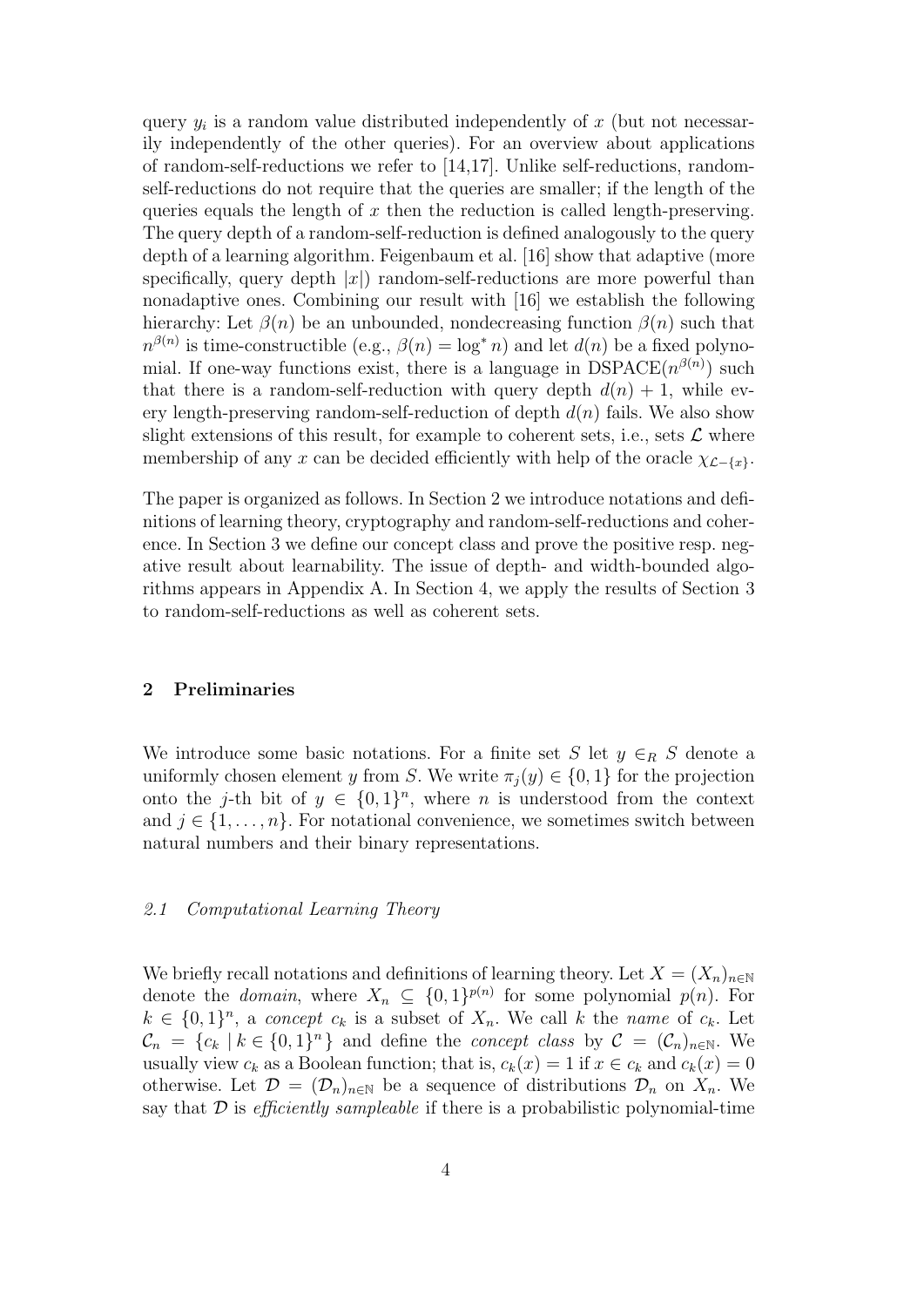algorithm such that for input  $1^n$  the output of the algorithm is identically distributed to  $\mathcal{D}_n$ .

Following Kharitonov [24] we define a prediction with membership and equivalence queries algorithm (pwme-algorithm). Let  $\mathcal C$  be a concept class and  $D$  be an efficiently sampleable distribution. The error parameter function  $\epsilon : \mathbb{N} \to \mathbb{Q}^+$  determines the accuracy of the learning algorithm. A pwmealgorithm L is a probabilistic algorithm that gets inputs n and  $\epsilon(n)$  and, after a target concept  $c_k \in \mathcal{C}$  has been chosen, may make in addition to internal computations

- membership queries, i.e., query the oracle  $c_k$  for arbitrary  $x \in X_n$
- equivalence queries, i.e., give  $k' \in \{0,1\}^n$  to the oracle and receive the answer "yes" if  $c_k = c_{k'}$  resp. a counterexample  $x \in X_n$  with  $c_k(x) \neq c_{k'}(x)$
- exactly one challenge query, where an example  $z \in X_n$  is randomly generated according to the distribution  $\mathcal{D}_n$  and returned to L; algorithm L then outputs a guess for  $c_k(z)$  and stops

We say that L successfully predicts C with respect to D and  $\epsilon$  iff, for all  $n \in \mathbb{N}$ and  $c_k \in \mathcal{C}_n$ , the probability that L's guess is correct, i.e., equals  $c_k(z)$ , is at least  $1 - \epsilon(n)$ . We call C efficiently predictable with respect to D and  $\epsilon$  iff there is a pwme-alogithm L that successfully predicts C with respect to  $D$ and  $\epsilon$  and runs in polynomial time in n and  $1/\epsilon(n)$ . We say that C is weakly predictable with respect to  $D$  iff it is efficiently predictable with respect to  $D$ and  $\epsilon(n) = 1/2 - 1/p(n)$  for some polynomial  $p : \mathbb{N} \to \mathbb{Q}^+$  and all but finitely many  $n \in \mathbb{N}$ . We call a pwm-algorithm L a pwm-algorithm if L does not put equivalence queries.

Note that  $\mathcal C$  and  $\mathcal D$  are fixed and therefore known by L. Note also that L does not need randomly generated examples (as in case of PAC algorithms), because we only consider efficiently sampleable distributions. Thus, L can generate an example by itself and then put a membership query for this example. Moreover, we remark that unpredictability implies impossibility of PAC-learnability with queries (see the discussion in [24]).

Next, we define the query depth of a pwme-algorithm. We assume wlog. that any pwme-algorithm  $L$  proceeds in rounds. At the beginning of each round,  $L$ puts in parallel membership and equivalence queries and receives the answers. Then it performs internal computations and starts the next round. After finishing the last round, it is allowed additional computations and finally gives its output. The pwme-algorithm has query depth  $d(n)$  if it takes at most  $d(n)$ rounds for inputs  $n, \epsilon(n)$  and all target concepts of complexity n. A concept class C is weakly predictable in query depth  $d(n)$  with respect to D if it is weakly predictable by a pwme-algorithm with query depth  $d(n)$ .

As for the positive result on the learnability of our concept class, we say that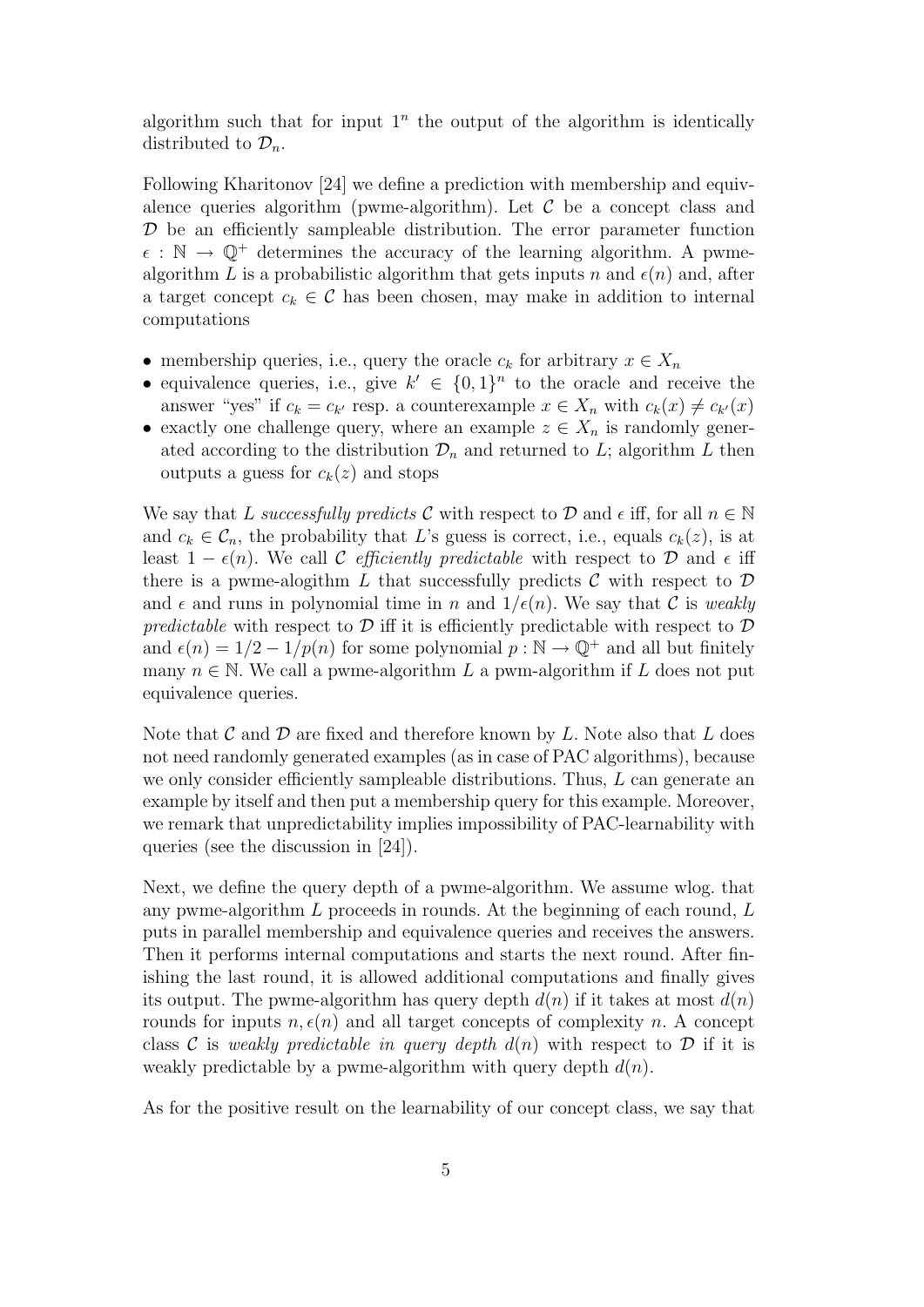a concept class  $\mathcal C$  is exactly learnable with membership queries iff there exists a polynomial-time algorithm L such that for all  $n \in \mathbb{N}$  and  $c_k \in \mathcal{C}_n$ , algorithm L with oracle access to  $c_k$  outputs a name  $k' \in \{0,1\}^n$  such that  $c_k = c_{k'}$ . The query depth of such an algorithm is defined analogously to the depth of a pwme-algorithm. If this depth is bounded by  $d(n)$ , we call C exactly learnable with membership queries in query depth  $d(n)$ .

# 2.2 Cryptography

In this section we introduce the cryptographic background. A function  $\delta : \mathbb{N} \to$  $\mathbb{R}^+$  is called *negligible* iff it vanishes faster than any polynomial fraction, i.e., iff for any polynomial  $p : \mathbb{N} \to \mathbb{R}^+$  there exists  $n_0 \in \mathbb{N}$  such that  $\delta(n) < 1/p(n)$ for all  $n \geq n_0$ . For instance,  $\delta(n) = 2^{-n}$  is negligible. For the rest of the paper, we abbreviate "there exists  $n_0$  such that ... for all  $n \geq n_0$ " by "for all sufficiently large  $n$ ". In the sequel we use the following facts about negligble functions: Let  $f(n) \geq 1/p_0(n)$  for some positive polynomial  $p_0$  and infinitely many n and let  $\delta(n)$  be a negligible function; then  $f(n) - \delta(n) \geq 1/2p_0(n)$  for infinitely many n. Additionally, it is easy to see that  $p(n) \cdot \delta(n)$  is negligible for any positive polynomial  $p(n)$  if and only if  $\delta(n)$  is negligible.

A collection  $F = (F_n)_{n \in \mathbb{N}}$  of functions is a sequence of functions  $F_n : \{0,1\}^n \times$  $\{0,1\}^n \rightarrow \{0,1\}^n$ . The first argument is called the key and usually denoted by  $k \in \{0,1\}^n$ . If it is fixed and n is understood, we write  $F_k(\cdot)$  for the function  $F_n(k, \cdot)$ . As explained in the introduction, a collection F of functions is pseudorandom if, roughly speaking, a randomly chosen function from F looks like a uniformly drawn function from the set  ${g: \{0,1\}^n \to {0,1\}^n}$ . In this paper, we use a different formalization which fits better in our scenario. Yet, this definition is equivalent to the one usually used in the literature (cf. [19]).

Consider the following experiment. Let  $D$  be a probabilistic polynomial-time algorithm. At the beginning, a random key  $k \in_R \{0,1\}^n$  is chosen and kept secret from  $D$ .  $D$  is given  $1<sup>n</sup>$  (*n* in unary) as input and is allowed to adaptively query the oracle  $F_k(\cdot)$  for values of its choice. Then D outputs a challenge  $y \in \{0,1\}^n$  such that y has not been queried previously and D is disconnected from the oracle. A bit  $b \in_R \{0,1\}$  is chosen at random as well as a random string  $r \in_R \{0,1\}^n$  and D is given  $(Q_0, Q_1)$  where  $Q_b = F_k(y)$  and  $Q_{1-b} = r$ . That is, D receives the value of  $F_k$  at y and a random string in random order. Finally, algorithm D outputs a guess  $g \in \{0,1\}$  for b. The distinguishing advantage of  $D$  is the probability (over the choice of k and the coin tosses of D) that D's guess is correct minus the pure guessing probability:  $\mathsf{Adv}_{D}^{F} =$  $|\text{Prob}[b = g] - 1/2|$ . Note that  $\mathsf{Adv}_{D}^{F}$  is a function of  $n \in \mathbb{N}$ , the input of D. Roughly speaking, F is pseudorandom if any distinguisher D cannot predict b essentially better than with probability  $1/2$  for sufficiently large n.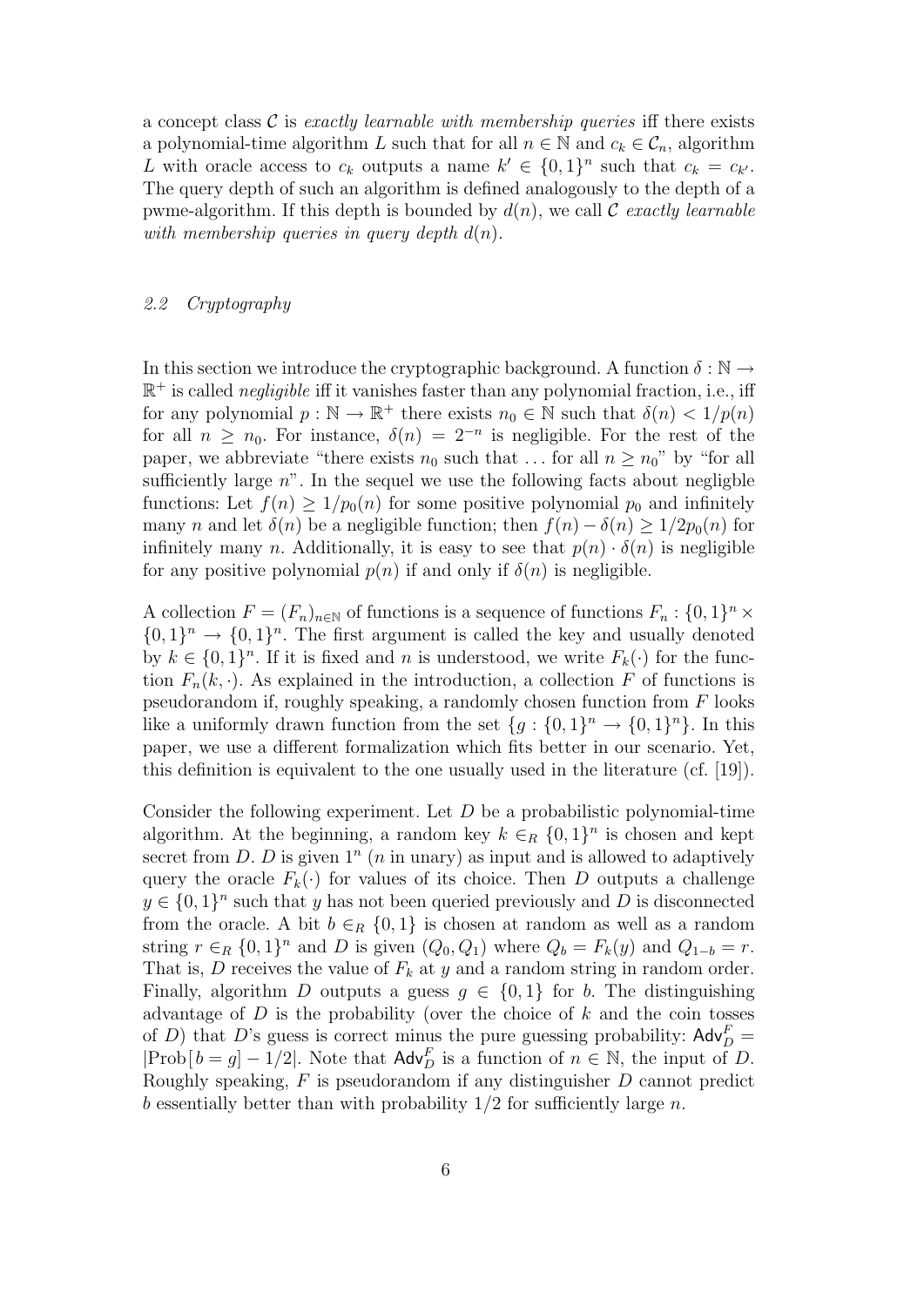**Definition 1** A collection  $F = (F_n)_{n \in \mathbb{N}}$  of functions  $F_n : \{0,1\}^n \times \{0,1\}^n \to$  $\{0,1\}^n$  is called a collection of pseudorandom functions if

- there exists a polynomial-time algorithm F such that  $\mathcal{F}(k, x) = F_n(k, x)$  for any  $k, x \in \{0,1\}^n$  and all  $n \in \mathbb{N}$
- the distinguishing advantage  $\mathsf{Adv}_{D}^{F}(n)$  of any probabilistic polynomial-time algorithm D is negligible

Note that the first property means that  $(F_n)_{n\in\mathbb{N}}$  is computable in polynomial time in  $n$ . It is well-known that collections of pseudorandom functions exists if and only if one-way functions exist [19,20]. One-way functions are believed to be the weakest assumption for non-trivial cryptography [22,25].

We say that a collection F of pseudorandom functions is non-uniformly secure if it even holds that the distinguishing advantage of any polynomial-size circuit family D is negligible. Non-uniformly secure collections of pseudorandom functions can be derived from non-uniformly secure one-way functions, i.e., one-way functions that remain hard to invert on random values even for polynomial-size circuit families. We remark that security of one-way functions against non-uniform algorithms is also a widely accepted assumption in cryptography.

In the sequel we will use the following fact about pseudorandom functions. Consider the variation of the experiment above, where  $D$ , after querying the oracle  $F_k(\cdot)$ , outputs a pair  $(y, z)$  such that y has not been passed to the oracle yet. The prediction probability  $\mathsf{Pred}_D^F(n)$  of D (as a function of n) is the probability that  $F_k(y) = z$ . That is, the prediction probability denotes the probability that  $D$  is able predict the function value at  $\gamma$  without having seen it. The probability is taken over the random choice of the key and the coin tosses of D. The proof of the following fact can be found in [19]:

**Fact 2** Let  $F$  be a collection of pseudorandom functions. Then the prediction probability  $\mathsf{Pred}_D^F(n)$  of any probabilistic polynomial-time algorithm D is negligible.

Intuitively, for a collection of pseudorandom functions the prediction probability is negligible because if one was be able to predict a value then it would also be easy to distinguish it from a random string. The converse of Fact 2 does not hold: Consider for example the collection  $G = (G_n)_{n \in \mathbb{N}}$  of functions defined by  $G_n(k, x) = (F_n(k, x), x)$  for a collection F of pseudorandom functions. Clearly, this collection achieves negligible prediction probability (because one must be able to predict the left half, i.e., the output of the pseudorandom function). It is, however, not a collection of pseudorandom functions as the argument  $x$  is appended to the output, enabling us to distinguish function values from random strings.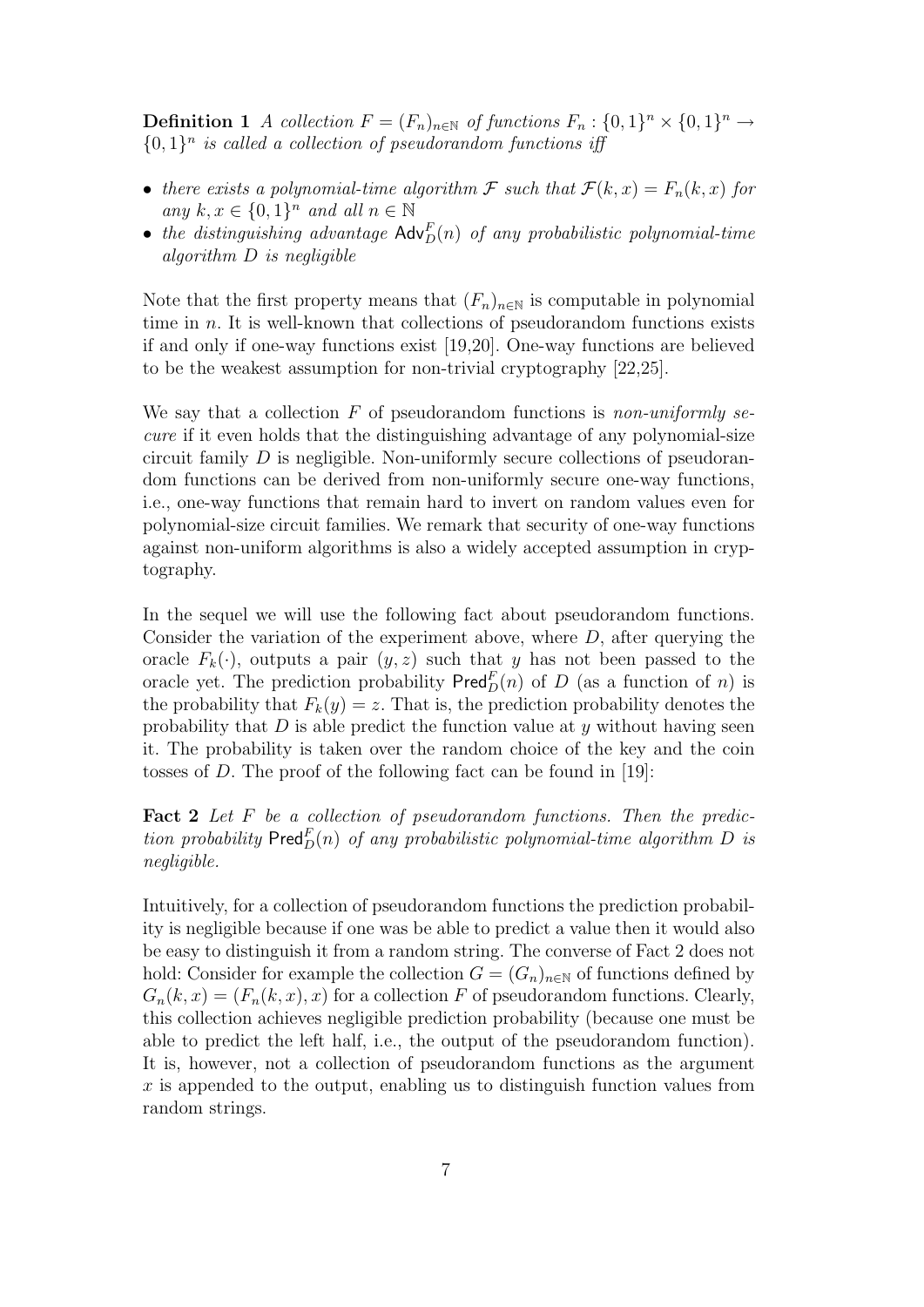Again, there is the non-uniform counterpart of Fact 2. That is, the prediction probability of any polynomial-size circuit family  $D$  is negligble if  $F$  a nonuniformly secure collection of pseudorandom functions.

# 2.3 Random-Self-Reducible and Coherent Sets

In this section we introduce the notions of random-self-reductions [8] and coherent sets [32]. The definition of the query depth of the corresponding primitive is a straightforward extension of the definition for learning algorithms. At the end of this section, we briefly recall the definitions of the complexity classes that we deal with in this paper.

A deterministic algorithm defines a random variable if we choose some part of the input of the algorithm at random. For instance, we write  $A(x)$  for the random variable that describes the output distribution of algorithm A for input  $(x, r)$  if we choose r at random and x is fixed. Also, the omitted input r in  $A(x)$  will be clear from the context. The following definition is taken from [16]:

**Definition 3** A function  $f: \{0,1\}^* \rightarrow \{0,1\}^*$  is called nonadaptively  $k(n)$ random-self-reducible if there exist polynomial-time algorithms  $\phi$ ,  $\sigma$  and a polynomial  $p(n)$  such that for all x we have

$$
f(x) = \phi\Big(x, r, f\Big(\sigma(1, x, r)\Big), \ldots, f\Big(\sigma(k(|x|), x, r)\Big)\Big)
$$

with probability at least 2/3 over the choice of  $r \in_R \{0,1\}^{p(|x|)}$ . Additionally, for all  $x, y \in \{0,1\}^n$  the random variables  $\sigma(i, x)$  and  $\sigma(i, y)$  are identically distributed.

From the definition it immediately follows that a single value  $\sigma(i, x, r)$  does not yield any information about x. Yet,  $\sigma(i, x)$  and  $\sigma(j, x)$  are dependent in general and may therefore reveal  $x$ . More generally, we consider *adaptive* random-self-reductions where  $\sigma(i, x, r)$  may also depend on the previous answers  $f(\sigma(1, x, r)), \ldots, f(\sigma(i-1, x, r))$  for  $i = 1, \ldots, k(|x|)$ . It is easy to see that the error probability 1/3 can be decreased to  $2^{-q(n)}$  for any polynomial  $q(n)$  by standard techniques for both adaptive and nonadaptive reductions. In particular, lowering the error probability by majority decision preserves the query depth. We remark that the notion of the query depth of randomself-reductions has been mentioned implicitely in [15] though, to best of our knowledge, it has not been investigated further — except for the special cases of adaptive and nonadaptive reductions.

A random-self-reduction is *oblivious* if the queries  $\sigma(1, x, r), \ldots, \sigma(k(|x|), x, r)$ do not depend on x, i.e.,  $\sigma(i, x, r) = \sigma(i, 1^n, r)$  for  $i = 1, ..., k(|x|)$ . It is called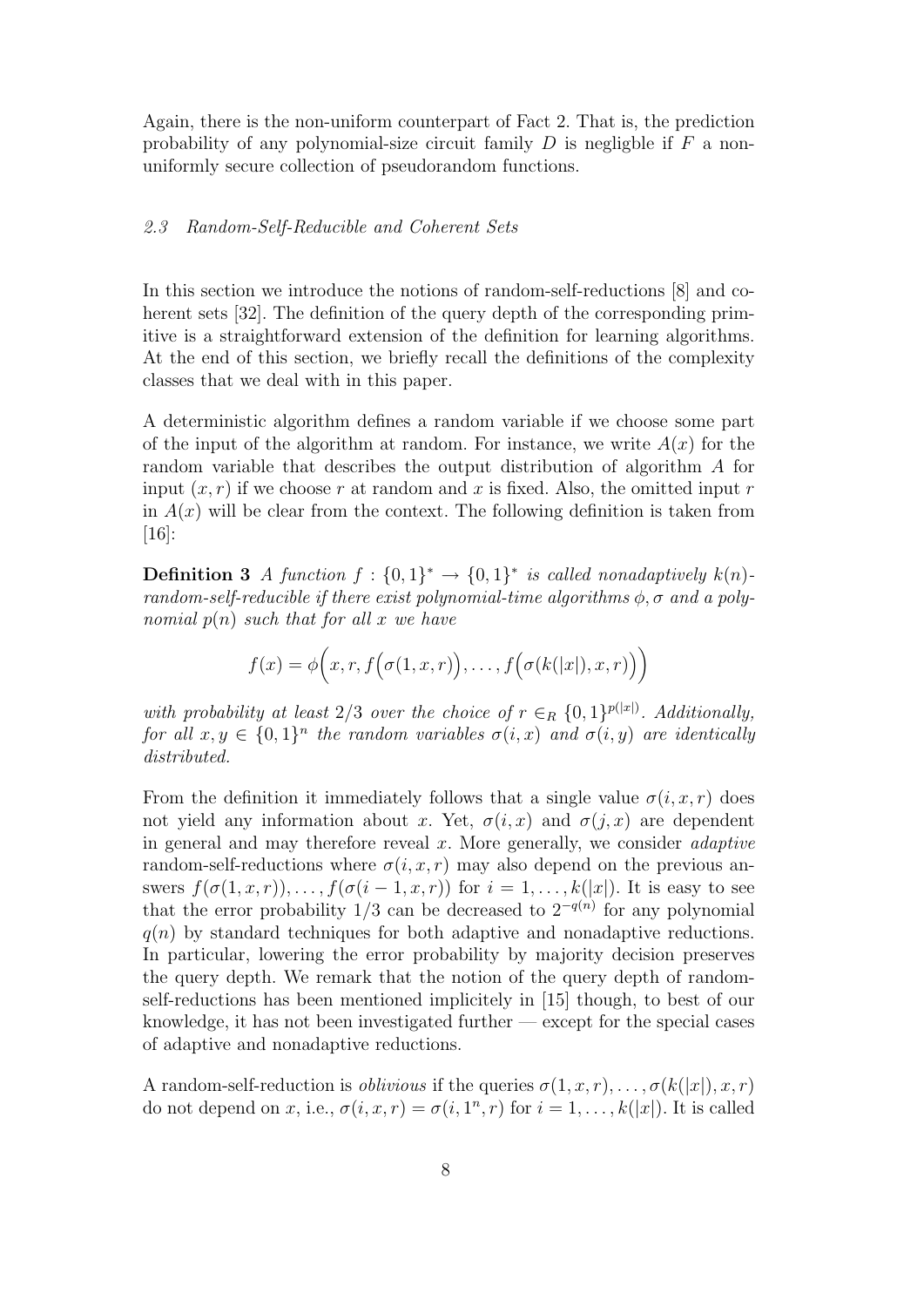deterministic if the queries do not depend on  $r$ . In contrast to ordinary selfreductions we do not restrict the queries  $\sigma(i, x, r)$  to be smaller than the input, but allow queries with arbitrary length. We say that a random-self-reduction is length-preserving if  $|\sigma(i, x, r)| = |x|$  for all i, x, r. It is called length-monotone if  $|\sigma(i, x, r)| \leq |x|$ . We say that a set  $\mathcal L$  is random-self-reducible if  $\chi_{\mathcal L}$  is.

Closely related to random-self-reducible sets are so-called coherent sets, which we define next. Let  $f: \{0,1\}^* \to \{0,1\}$  be a Boolean function. An examiner for  $f$  is a probabilistic polynomial-time oracle Turing machine  $E$  that, on input x, never queries the oracle f for x. Let  $E^{f}(x)$  denote the random variable that describes the output.

**Definition 4** A set  $\mathcal{L}$  is called coherent if there exists an examiner  $E$  such that  $E^{\chi_{\mathcal{L}}}(x) = \chi_{\mathcal{L}}(x)$  with probability at least 2/3 for all x.

Again, the error probability can be decreased to  $2^{-q(n)}$  while preserving the query depth. We say that  $\mathcal L$  is *deterministic coherent* if  $E$  is (deterministic) polynomial-time.  $\mathcal L$  is called *weakly coherent* if E is a polynomial-size circuit family. In this case, we say that E is a *weak examiner*. If  $\mathcal L$  is not coherent it is called incoherent.

It is easy to see (for example [7]) that for every language  $\mathcal L$  the set  $\mathcal L \oplus \mathcal L =$  $\{0x \mid x \in \mathcal{L}\}\cup\{1x \mid x \in \mathcal{L}\}\$ is coherent. Additionally, Beigel and Feigenbaum [7] show that every random-self-reducible set is also weakly coherent, though it is not known whether this result also extends to uniform examiners. The converse is unlikely to hold, as every NP-complete set is coherent but, unless the polynomial hierarchy collapses at the third level, is not random-self-reducible in query depth  $O(\log n)$ . See [15] for details.

As our results involve some complexity classes, we give a brief overview about these classes. We refer the reader to [4] for a comprehensive treatment of structural complexity. A language  $\mathcal L$  is in DSPACE( $f(n)$ ) if there exist a deterministic Turing machine deciding membership in  $\mathcal L$  with bounded work space  $O(f(n))$ . It is in NE if there exist a nondeterministic Turing machine computing  $\chi_{\mathcal{L}}$  with running time at most  $2^{O(n)}$ . Similarly,  $\mathcal{L} \in \text{BPE}$  if there is a probabilistic Turing machine that decides membership in  $\mathcal L$  with bounded erfor in time  $2^{O(n)}$ . We say that  $\mathcal{L} \in \text{NEEE}$  if there is a nondeterministic Turing machine that computes  $\chi_{\mathcal{L}}$  with time bound  $2^{2^{2^{O(n)}}}$ . Membership in the class BPEEE is defined accordingly. Finally, we remark that a function  $f(n)$  is timeconstructible if it can be computed in  $O(f(n))$  steps, i.e., if a deterministic Turing machine computes  $1^{f(n)}$  on input  $1^n$  in time  $O(f(n))$ . Time-constructible functions are very important for diagonalization techniques (cf. [4]).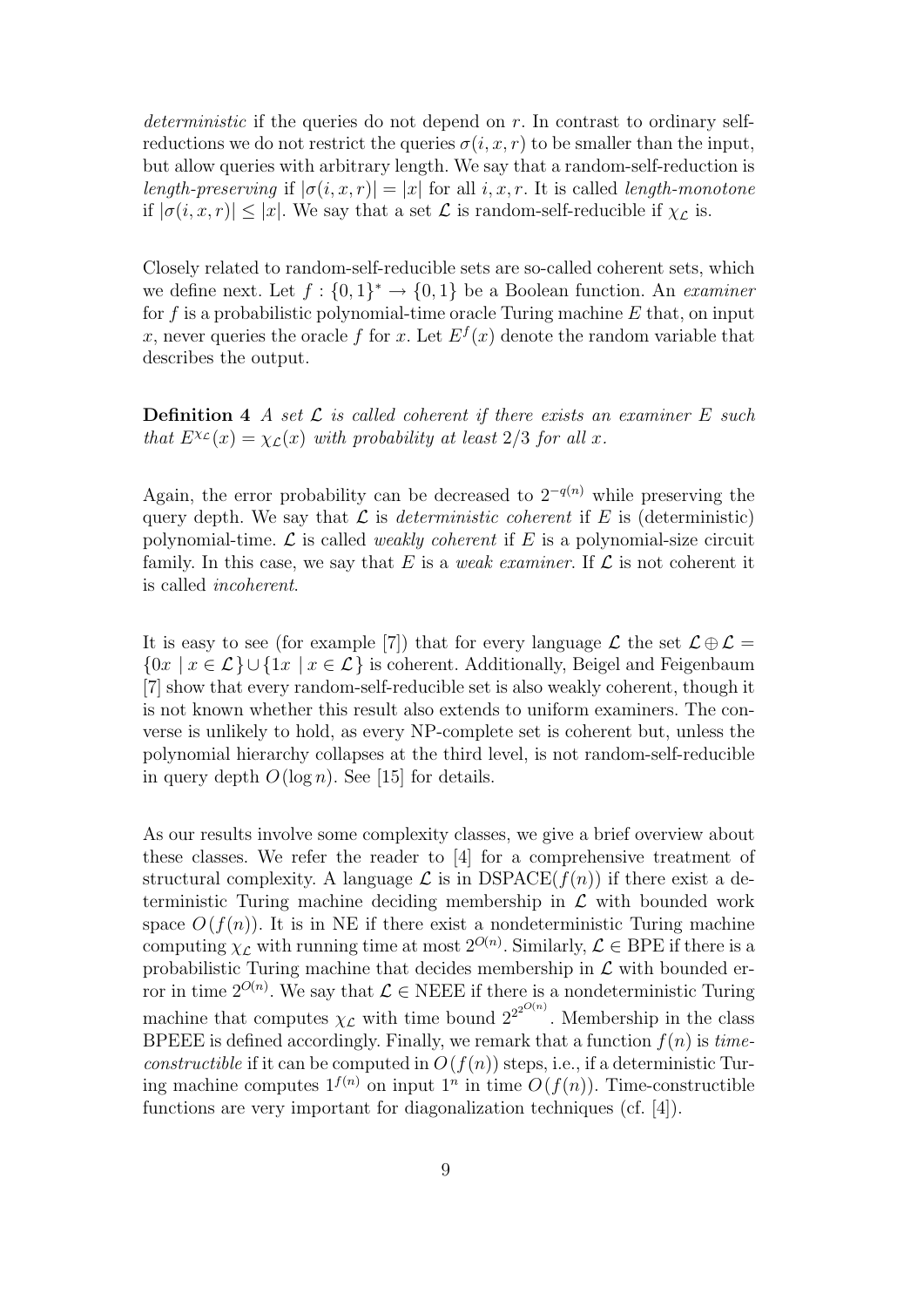## 3 Limitations on Parallelizing Queries

In this section we define our concept class based on any collection of pseudorandom functions. We show that this class cannot be predicted with membership queries in depth  $d(n)$ , though it can be learned exactly in depth  $d(n) + 1$ . Finally, we discuss that prediction remains hard even if we add equivalence queries.

#### 3.1 Definition and Positive Result

Let  $F = (F_n)_{n \in \mathbb{N}}$  be a collection of pseudorandom functions and let  $d(n)$  be a fixed polynomial. The basic idea is to define a concept  $c_k \in \mathcal{C}_n$  for each function  $F_n(k, \cdot) \in F_n$  such that querying this concept for a specific sequence of values in depth  $d(n) + 1$  always yields the key, but such that any algorithm with depth  $d(n)$  essentially faces a pseudorandom function which in turn implies weak unpredictability. To this end, we modify  $F$  to a collection  $F^*$  which then allows us to construct the desired concept class.

For a function  $F_k(\cdot) = F_n(k, \cdot)$  and  $i = 0, \ldots, d(n)$  define

$$
y_k^{(i)} = \begin{cases} 0^n & \text{if } i = 0\\ F_k(y_k^{(i-1)}) & \text{else} \end{cases}
$$

That is,  $y_k^{(i)}$  $\mathbf{F}_k^{(i)}$  is obtained by iterating i times  $F_k(\cdot)$  at  $0^n$ . For each  $k \in \{0,1\}^n$ alter  $F_k(\cdot)$  to a function  $F'_k$  $\chi_k'(\cdot)$  by setting

$$
F'_{k}(x) = \begin{cases} k & \text{if } x = y_{k}^{(d(n))} \\ F_{k}(x) & \text{else} \end{cases}
$$

Thus, the only difference between  $F'_{k}$  $F'_k$  and  $F'_k$  is that  $F'_k$  $\chi$ <sup>'</sup> reveals the key if it is evaluated at  $y_k^{(d(n))}$  $k_k^{(d(n))}$ . Do we always obtain the key k when iterating  $F'_k$  $\mathcal{C}'_k(\cdot)$  exactly  $d(n)$  times at  $0^n$ ? Not necessarily. The reason is that if  $y_k^{(i)} = y_k^{(d(n))}$  $k^{(a(n))}$  for some  $i \in \{0, \ldots, d(n)-1\}$  then by definition  $F'_k$  $\vec{k}_k(y_k^{(i)}$  $y_k^{(i)}$  equals k instead of  $y_k^{(i+1)}$  $\kappa_k^{(i+1)}$  and hence  $F'_{k}$  $\widetilde{f}_{k}^{ \prime } ( \cdots (\widetilde{F}_{k}^{ \prime }$  $k(0^n)$ ) does not necessarily yield k. This means that we might not be able to learn this class exactly in depth  $d(n) + 1$ , because we cannot verify errorless that we have in fact obtained a key  $k'$  with  $F'_k$  $F'_k(\cdot) = F'_k$  $\chi'_{k'}(\cdot)$ . To overcome this problem we change  $F'$  to another collection  $F^*$ . We first show that for the collection F of pseudorandom functions collisions  $y_k^{(i)} = y_k^{(j)}$  $k^{(J)}$  occur only with very small probability:

**Lemma 5** The probability (over the choice of the key k) that  $y_k^{(i)} = y_k^{(j)}$  $\int_k^{(j)}$  for some  $i < j$  with  $i, j \in \{0, \ldots, d(n)\}\$ is negligible.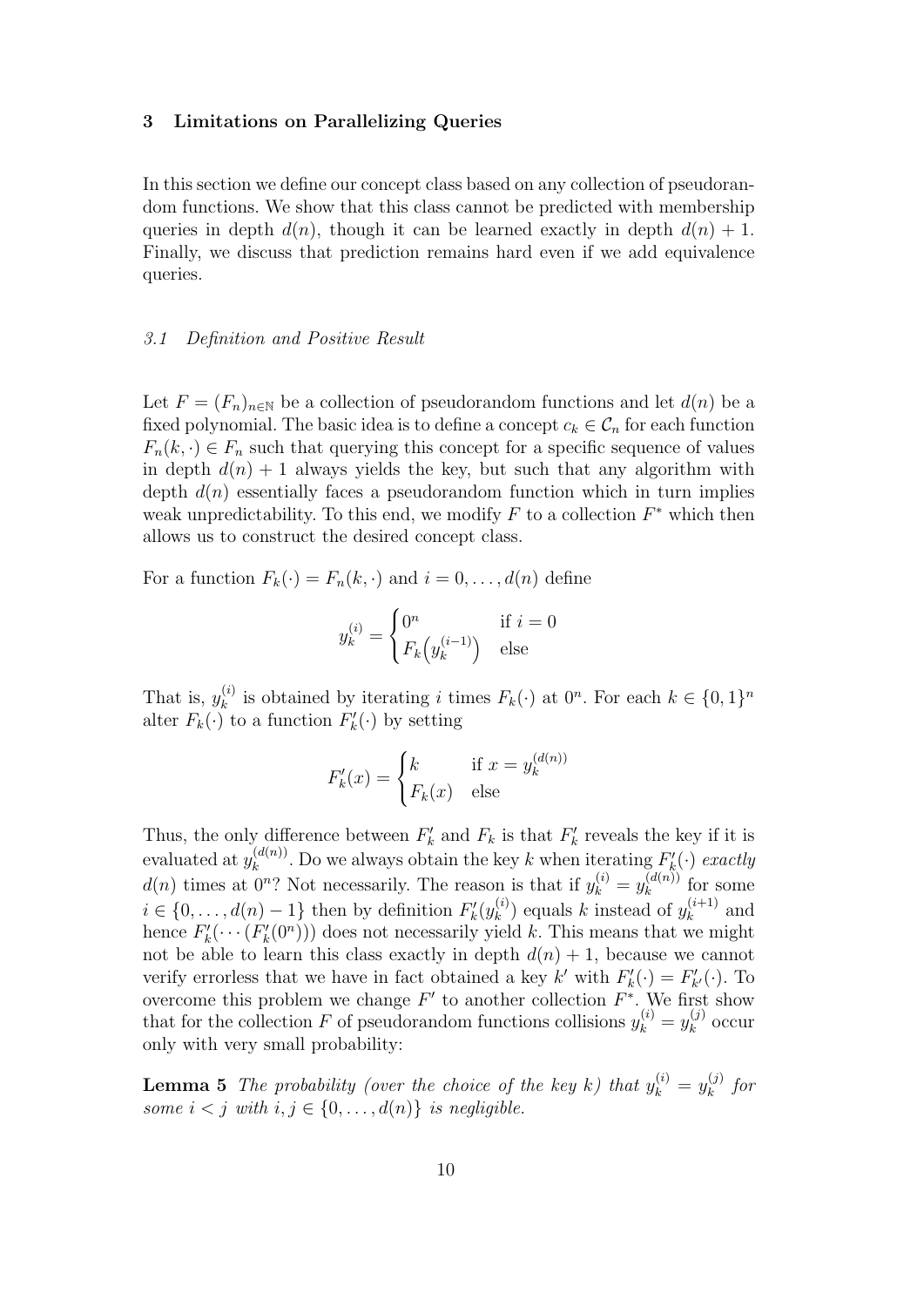Intuitively, this is clear because it obviously holds for truly random functions and pseudorandom functions have a similar randomness property.

PROOF. We prove that otherwise there exist a polynomial-time algorithm D that contradicts the unpredictability of the collection  $F$  of pseudorandom functions. Specifically, we show that in this case  $D$  successfully predicts the value  $F_k(y)$  for an appropriate y with probability at least  $1/p(n)$  for a polynomial  $p(n)$  and infinitely many  $n \in \mathbb{N}$ , where  $F_k$  is the randomly chosen function  $D$  is given oracle access to.

Assume that the probability that there exist  $i, j$  as in the claim is not negligible. More precisely, let this probability be greater than  $1/q(n)$  for a polynomial q and infinitely many n. For a fixed key k we call a pair  $(i, j)$  bad if  $0 \le i < j \le d(n)$  and  $y_k^{(i)} = y_k^{(j)}$  $\kappa_k^{(3)}$ . If a bad pair exist then there is also a minimal bad pair  $(i_0, j_0)$ , i.e., such that there does not exist another bad pair  $(i, j)$ with  $j < j_0$ . We construct D as follows. D tries to guess  $(i_0, j_0)$  by choosing  $J \in_R \{1, \ldots, d(n)\}\$ and  $I \in_R \{0, \ldots, J-1\}$  at random. Then D computes  $y_k^{(0)}$  $x_k^{(0)}, \ldots, y_k^{(J-1)}$  by querying the oracle  $F_k(\cdot)$ . If  $y_k^{(J-1)}$  $y_k^{(J-1)} \neq y_k^{(0)}$  $y_k^{(0)}, \ldots, y_k^{(J-2)}$  $\mu_k^{(J-2)}$  then D outputs  $(y_k^{(J-1)})$  $y_k^{(J-1)}, y_k^{(I)}$  $\binom{N}{k}$ ). Else D gives an arbitrary output. If there exist a (minimal) bad pair  $(i_0, j_0)$  then  $(I, J) = (i_0, j_0)$  with probability at least  $1/d^2(n)$ . In this case,  $y_k^{(J-1)}$  $y_k^{(J-1)} \neq y_k^{(0)}$  $x_k^{(0)}, \ldots, y_k^{(J-2)}$  because  $(i_0, j_0)$  is minimal. Additionally,  $F_k(y_k^{(J-1)}$  $y_k^{(J-1)}$ ) =  $y_k^{(J)} = y_k^{(I)}$  $\kappa^{(1)}$ . Hence, the prediction of D is correct with probability at least  $1/d^2(n)q(n)$  infinitely often, which is not negligible. This contradicts the unpredictability of  $F$ .  $\Box$ 

In the sequel we denote by  $K_n \subseteq \{0,1\}^n$  the set of keys  $k \in \{0,1\}^n$  for which  $y_k^{(0)}$  $y_k^{(0)}, \ldots, y_k^{(d(n))}$  $\kappa_k^{(a(n))}$  are distinct and, for technical reasons, we also demand that  $k \neq 0^n$ . Then the set  $K_n$  contains all but a negligible fraction of the keys  $k \in \{0,1\}^n$  by Lemma 5 and since excluding the single key  $0^n$  from each  $K_n$  does not affect this asymptotic property. Change each function  $F'_k$  $\zeta_k'(\cdot)$  to a function  $F_k^*$  $\mathcal{C}_k^*(\cdot)$  according to

$$
F_k^*(x) = \begin{cases} F_k'(x) & \text{if } k \in K_n \\ 0^n & \text{else} \end{cases}
$$

That is, if there is a collision  $y_k^{(i)} = y_k^{(j)}$  $k_k^{(j)}$  or  $k = 0^n$  then we reset the function for key  $k$  to a trivial function. Moreover, we now have that iterating  $F_k^*$  $\binom{r}{k}$   $\cdots$   $\binom{F_k^*}{k}$  $k^*(0^n))$  for  $d(n)$  times always reveals a key  $k'$  such that  $F_k^*$  $T^*_{k'}(\cdot) = F^*_k$  $\mathbf{R}^{*}(\cdot).$ Futhermore, for all keys k in  $K_n$  we have  $F_k^*$  $F_k^*(\cdot) = F_k'$  $\mathbf{z}'_k(\cdot)$ , i.e, for all but a negligible fraction of the keys,  $F_k^*$  $k(k)$  equals the pseudorandom function  $F_k(\cdot)$  (except for the value at  $y_k^{(d(n))}$  $(k^{(d(n))})$ . Thus,  $F^*$  is the collection we are looking for: On one hand, it is easy to obtain a key in depth  $d(n)+1$  by querying for  $y_k^{(0)}$  $y_k^{(0)},\ldots,y_k^{(d(n))}$  $k^{(a(n))}$ .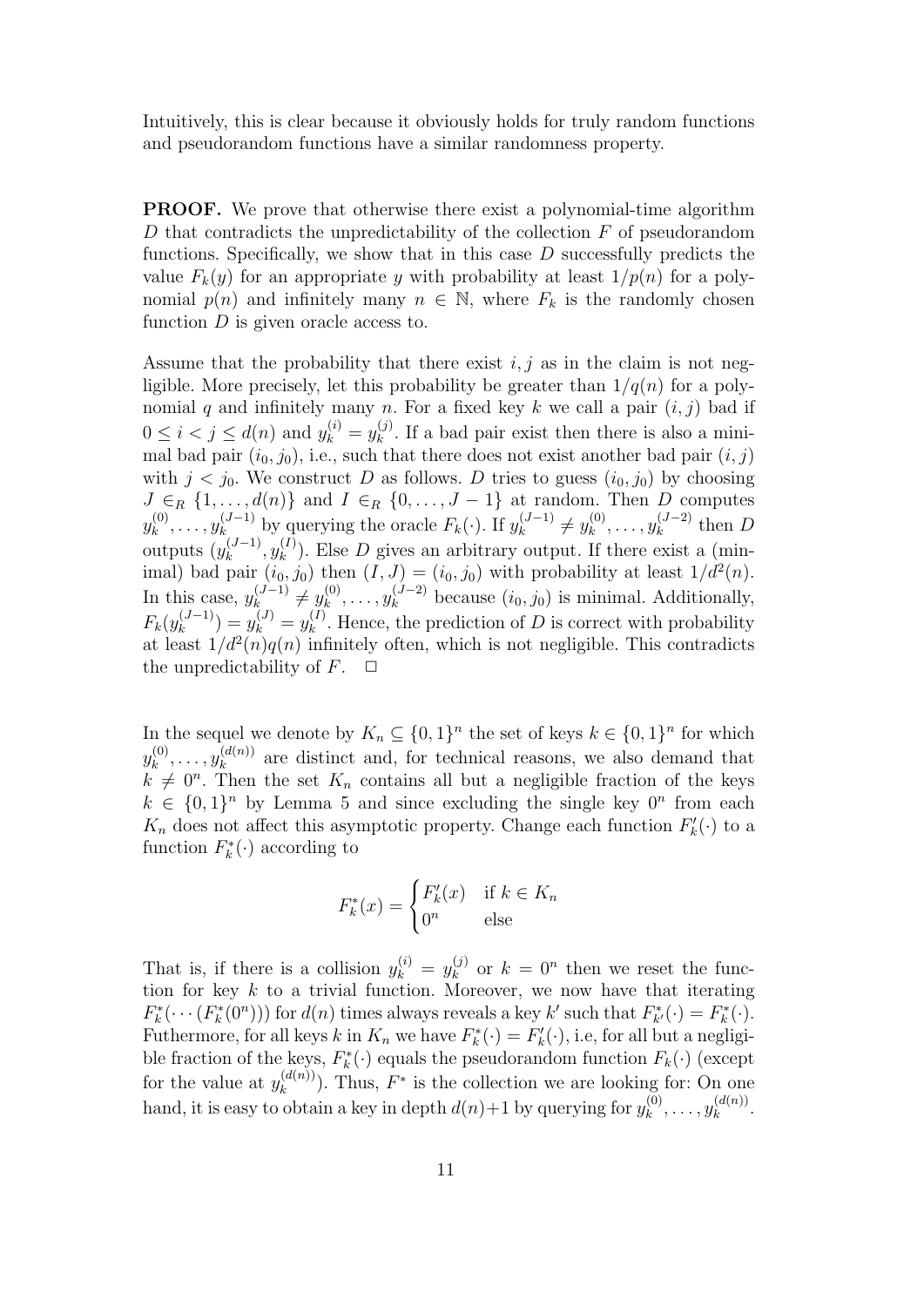On the other hand, it is hard to predict a function value if one does not query for  $y_k^{(d(n))}$  $\kappa_k^{(a(n))}$ , which any learning algorithm with depth  $d(n)$  cannot, unless it can already guess one of the values  $y_k^{(i)}$  without having seen  $y_k^{(i-1)}$  $k^{(i-1)}$ .

Define the concept class  $\mathcal{C} = (\mathcal{C}_n)_{n \in \mathbb{N}}$  by  $\mathcal{C}_n = \{c_k \mid k \in \{0, 1\}^n\}$ , where

$$
c_k = \left\{ (x, j) \in \{0, 1\}^{n + \lceil \log n \rceil} \mid \pi_j(F_k^*(x)) = 1 \right\}
$$

Recall that  $\pi_j(F_k^*)$  $F_k^*(x)$  is the projection of  $F_k^*$  $\chi_k^*(x)$  onto bit j. The distribution  $\mathcal{D}_n$  on  $\{0,1\}^{n+\lceil \log n \rceil}$  is described by picking  $x \in_R \{0,1\}^n$  and  $j \in_R \{1,\ldots,n\}$ independently. Obviously,  $\mathcal D$  is efficiently sampleable. At the end of this section we discuss that any sufficiently "smooth" and sampleable distribution works, too.

**Lemma 6** The concept class  $\mathcal C$  is exactly learnable with membership queries in query depth  $d(n) + 1$ .

**PROOF.** Let  $c_k$  be the target concept. In each round  $i = 1, \ldots, d(n) + 1$ query in parallel the oracle  $c_k$  for  $(y^{(i-1)}, 1), \ldots, (y^{(i-1)}, n)$ , where  $y^{(0)} = 0^n$ and  $y^{(i)}$  is the concatenation of the answers in round *i*. Since iterating  $d(n)$ times  $F_k^*$  $k^*$  at  $0^n$  reveals a key k' with  $F_k^*$  $F_{k'}^*(\cdot) = F_k^*$  $\mathcal{L}_k^*(\cdot)$ , we finally obtain a name  $k'$  of a concept such that  $c_{k'} = c_k$ .  $\Box$ 

#### 3.2 Impossibility of Learning with Membership Queries

We prove the impossibility result. In this part, we restrict ourself to learning algorithm with membership queries only.

**Lemma 7** C is not weakly predictable with membership queries in query depth  $d(n)$  with respect to  $\mathcal{D}$ .

The outline of the proof is as follows. If  $\mathcal C$  was weakly predictable then this would also hold if we choose the target concept at random, namely select  $k \in_R \{0,1\}$  and let  $c_k$  be the target concept. Since the query depth of the learning algorithm is bounded by  $d(n)$ , it cannot query for  $y_k^{(d(n))}$  $\kappa^{(a(n))}_{k}$  and therefore obtain the key k, unless it can guess at least one of the values  $y_k^{(1)}$  $y_k^{(1)},\ldots,y_k^{(d(n))}$ k — or if  $k \notin K_n$ . But since the latter event occurs with negligible probability only, this would contradict the unpredictability of the pseudorandom function. Hence, as the learning algorithm cannot obtain the key for almost all choices of k, predicting a random example is almost as hard as distinguishing between the value of the pseudorandom function and a random string.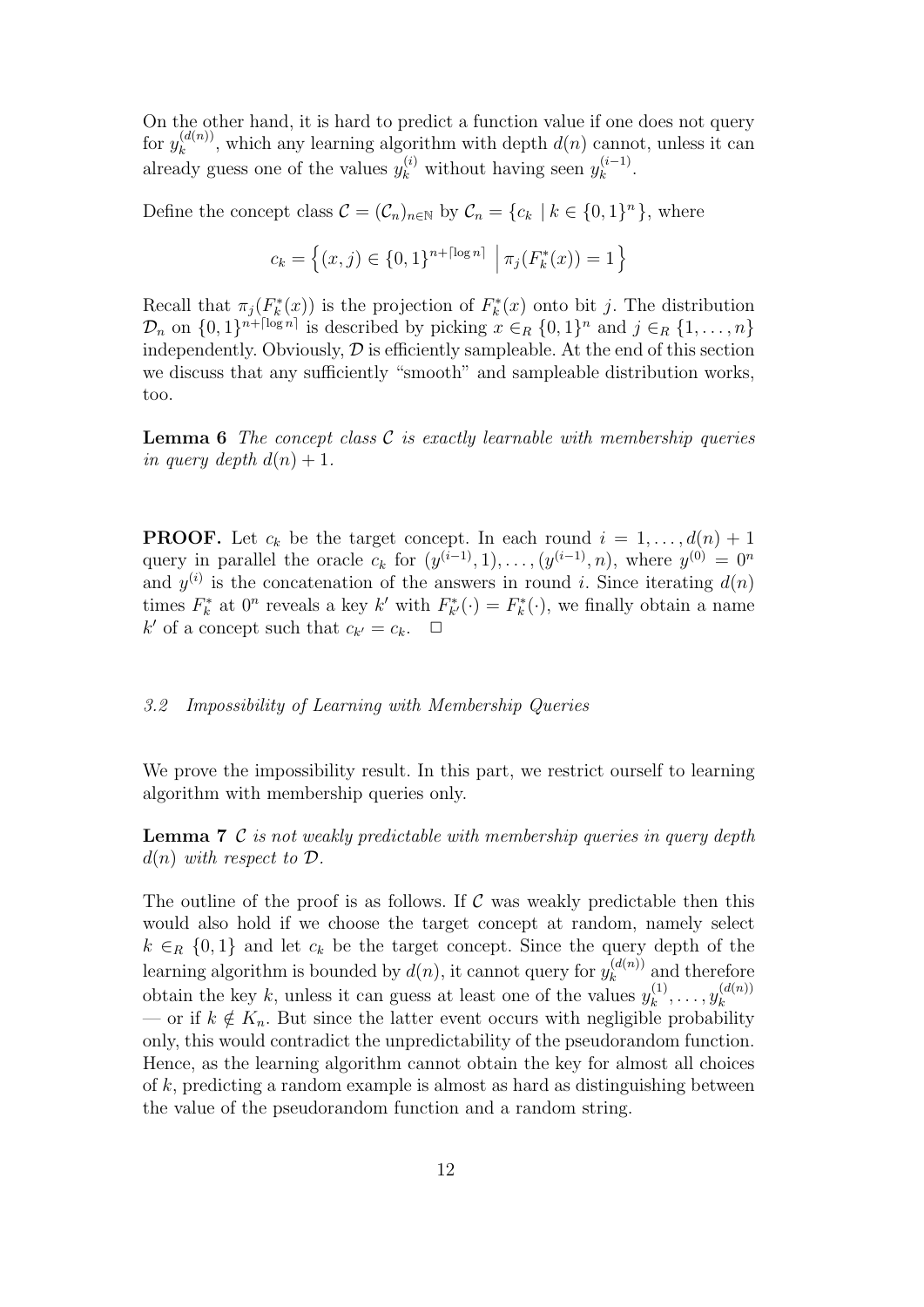**PROOF.** Assume that there exists a pwm-algorithm L that weakly predicts C with respect to D. Let  $p(n)$  denote the polynomial such that L predicts correctly with probability at least  $1/2 + 1/p(n)$  for infinitely many  $n \in \mathbb{N}$ . Since L predicts  $\mathcal{C}_n$  for all target concepts  $c_k$ , it also predicts  $\mathcal{C}_n$  if we choose  $k \in_R \{0,1\}^n$  and thus  $c_k$  at random. From L we construct a successful distinguisher D for the collection of pseudorandom functions  $F = (F_n)_{n \in \mathbb{N}}$ . The distinguisher D is given oracle access to a function  $F_k(\cdot)$  in  $F_n$ , where  $k \in_R \{0,1\}^n$ is chosen at random. D is allowed to query the oracle  $F_k(\cdot)$  about values of its choice. Then D is supposed to distinguish a random string from the value  $F_k(y)$  without having queried about y (or, as in the variation, D is supposed to predict the value  $F_k(y)$  for some new y). Basically, D simulates L answering L's queries using the oracle  $F_k(\cdot)$ . Let us describe the simulation in more detail. D runs L until L outputs a membership query  $(x, j)$  or, more generally, a sequence of queries.  $D$  then passes  $x$  to the oracle and receives the answer  $z = F_k(x)$  resp. proceeds each query of the sequence sequentially in the same way. D extracts the j-th bit from z, returns it to  $L$ , and continues to run algorithm L.

We first show that the probability that the learning algorithm  $L$  queries  $(y_k^{(d(n))})$  $(k^{(d(n))}_{k}, j)$  for some j or that  $k \notin K_n$  is negligible. If L does not query  $(y_k^{(d(n))})$  $(k^{(d(n))}, j)$  for any j and if  $k \in K_n$  then D is able to answer all queries of L using its oracle  $F_k(\cdot)$ . This is possible as  $c_k(x, j) = \pi_j(F_k(x))$  except for  $x = y_k^{(d(n))}$  $(k \neq k)$  or  $k \notin K_n$ . If L queries about  $(y_k^{(d(n))})$  $\mathbf{R}_k^{(a(n))},j$  for some j and  $k \in K_n$  then D is supposed to return the j-th bit of the key k to L, because  $c_k(y_k^{(d(n))})$  $\bar{\pi}_{k}^{(d(n))},j)=\bar{\pi_{j}}(F_{k}^{*}% -\bar{F}_{k}^{*})\in\mathcal{F}_{k}^{k}$  $\mathcal{C}^{*}_k(y^{(d(n))}_k)$  $(\binom{(a(n))}{k})$  =  $\pi_j(k)$ . But D does not know the secret key k. Hence, if L queries about  $y_k^{(d(n))}$  $\kappa_k^{(d(n))}$  then the simulation fails.<sup>2</sup> The simulation also fails if  $k \notin K_n$  because  $F_k^*$  $k<sup>*</sup>(x) = 0<sup>n</sup>$  for such k while it is unlikely that the same holds for the oracle  $F_k(\cdot)$ . Fortunately, the probability that any of these events happens is negligible and, given that the simulation succeeds, it then follows that L cannot weakly predict the concept class.

**Claim 8** The probability that L queries  $(y_k^{(d(n))})$  $\left( \begin{smallmatrix} \n(a(n)) \ \n\end{smallmatrix} \right)$  for some  $j \in \{1, \ldots, n\}$  or that  $k \notin K_n$  is negligible.

**PROOF.** First note that for any events A, B we have

$$
Prob[A \vee B] \le Prob[A | \neg B] + Prob[B]
$$

<sup>&</sup>lt;sup>1</sup> Note that we only demand that  $L$  predicts correctly infinitely often. Weak predictability actually requires  $L$  to predict correctly for all sufficiently large n. This even strengthens our result.

<sup>&</sup>lt;sup>2</sup> D might be able to guess some bits of the secret key  $k$ , but we even assume that D cannot guess any of the bits. So we say that the simulation fails if  $y_k^{(d(n))}$  $\eta_k^{(a(n))}$  appears in any of  $L$ 's queries.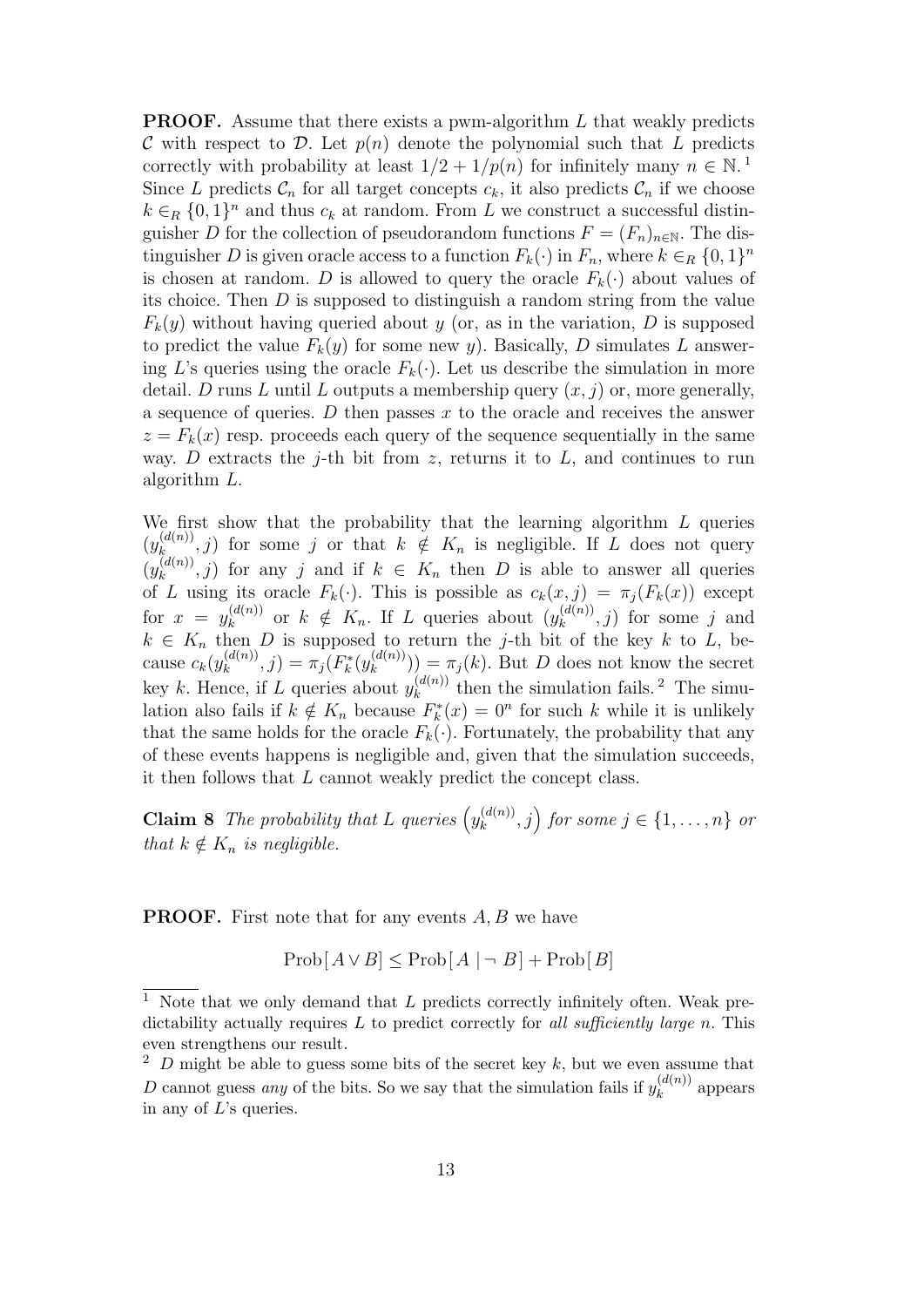Let A be the event that L queries  $y_k^{(d(n))}$  $\kappa_k^{(d(n))}$  and B that  $k \notin K_n$ . We conclude that if the probability Prob $[A \vee B]$  were not negligible, then from Lemma 5 (i.e., Prob[B] is negligible) it follows that  $\text{Prob}[A \mid \neg B]$  cannot be negligible. So suppose, towards contradiction, that given  $k \in K_n$  algorithm L asks a membership query for  $(y^{(d(n))}, j)$  for some j with probability at least  $1/q(n)$ for a polynomial q and infinitely many  $n \in \mathbb{N}$ . We show how to derive a predictor D' for F with prediction probability  $1/q'(n)$  for a polynomial q' and infinitely many  $n$ .

Recall that the query depth of L is  $d(n)$ . Thus, given that L queries  $y_k^{(d(n))}$  $k^{(a(n))}$  and that  $y_k^{(0)}$  $y_k^{(0)},\ldots,y_k^{(d(n))}$  $\mathbf{R}_{k}^{(d(n))}$  are pairwise different, there exist  $i, r \in \{1, \ldots, d(n)\}$  such that L queries  $y_k^{(i)}$  $\mathbf{y}_k^{(i)}$  in round r without having queried  $y_k^{(i-1)}$  $\kappa^{(i-1)}$  in the proceding  $r-1$  rounds. Since D' does not necessarily know i and r it tries to guess these values by picking  $I, R \in_R \{1, \ldots, d(n)\}\$  uniformly at random. D' computes  $y_k^{(1)}$  $x_k^{(1)}, \ldots, y_k^{(I-1)}$  via the function oracle and then simulates L until L has output the membership queries for round R. Note that we have  $F_k^*$  $F_k^*(\cdot) = F_k'$  $\chi'_k(\cdot)$  by assumption  $k \in K_n$ . Let  $p_L(n)$  denote the polynomial that bounds the running time of L and thus the number of queries in each round.  $D'$  uniformly picks a query  $(y, j)$  of the at most  $p_L(n)$  queries. The value y will be the guess for  $y_k^{(I)} = F_k(y_k^{(I-1)})$  $\binom{(I-1)}{k}$ . If  $y_k^{(I-1)}$  has not been among L's queries in the previous rounds, D' outputs the pair  $(y_k^{(I-1)})$  $k^{(I-1)}$ , y). With probability at least  $1/d^2(n)p_L(n)$ , more specifically, if  $I = i$  and  $R = r$  and  $y = y_k^{(I)}$  $y_k^{(I)}$ , the value  $y_k^{(I)}$  has not been queried previously. If  $y_k^{(I-1)}$  has already been queried, D' outputs an arbitrary pair. Assume that  $y_k^{(I-1)}$  has not appeared among the queries. Then D' predicts  $F_k(y_k^{(I-1)})$  $(k^{(I-1)}_{k})$  correctly with probability at least  $1/d^2(n)p_L(n)q(n)$  for infinitely many n, which is not negligble. The claim follows.  $\Box$ 

We conclude that with probability at least  $1 - 1/8p(n)$  (for all large n) algorithm L does not query  $\left(y_k^{(d(n))}\right)$  $(k_k^{(d(n))}, j)$  for any j and that  $k \in K_n$ . In this case,  $D$  is able to answer all queries correctly. After  $L$  has stopped and asked for a challenge, D generates a random challenge distributed according to  $\mathcal{D}_n$  by picking  $x \in_R \{0,1\}^n$  and  $j \in_R \{1,\ldots,n\}$ . With probability  $1-(p_L(n)+1)\cdot 2^{-n}$ (which is greater than  $1-1/8p(n)$  for all large n) we have  $x \neq y_k^{(d(n))}$  $\kappa_k^{(a(n))}$  and x has not been queried by  $L$  previously. We call such  $x$  fresh. Let  $x$  be  $D$ 's challenge, i.e., D is given  $F_k(x)$  and  $r \in_R \{0,1\}^n$  in random order  $(Q_0, Q_1)$ . Let  $\ell$  denote L's prediction for  $c_k(x, j)$ . D outputs a guess  $g \in \{0, 1\}$  as follows:

- if  $\pi_i(Q_0) = \pi_i(Q_1)$  then g is chosen at random
- if  $\pi_j(Q_0) \neq \pi_j(Q_1)$  then define g such that  $\pi_j(Q_q) = \ell$

We remark that each case occurs with probability  $1/2$ , depending only on the choice of r, since  $\pi_i(r)$  is a random bit. In the former case, D is successful with probability 1/2. In the latter case, D's guess is correct if and only if  $\ell$  is.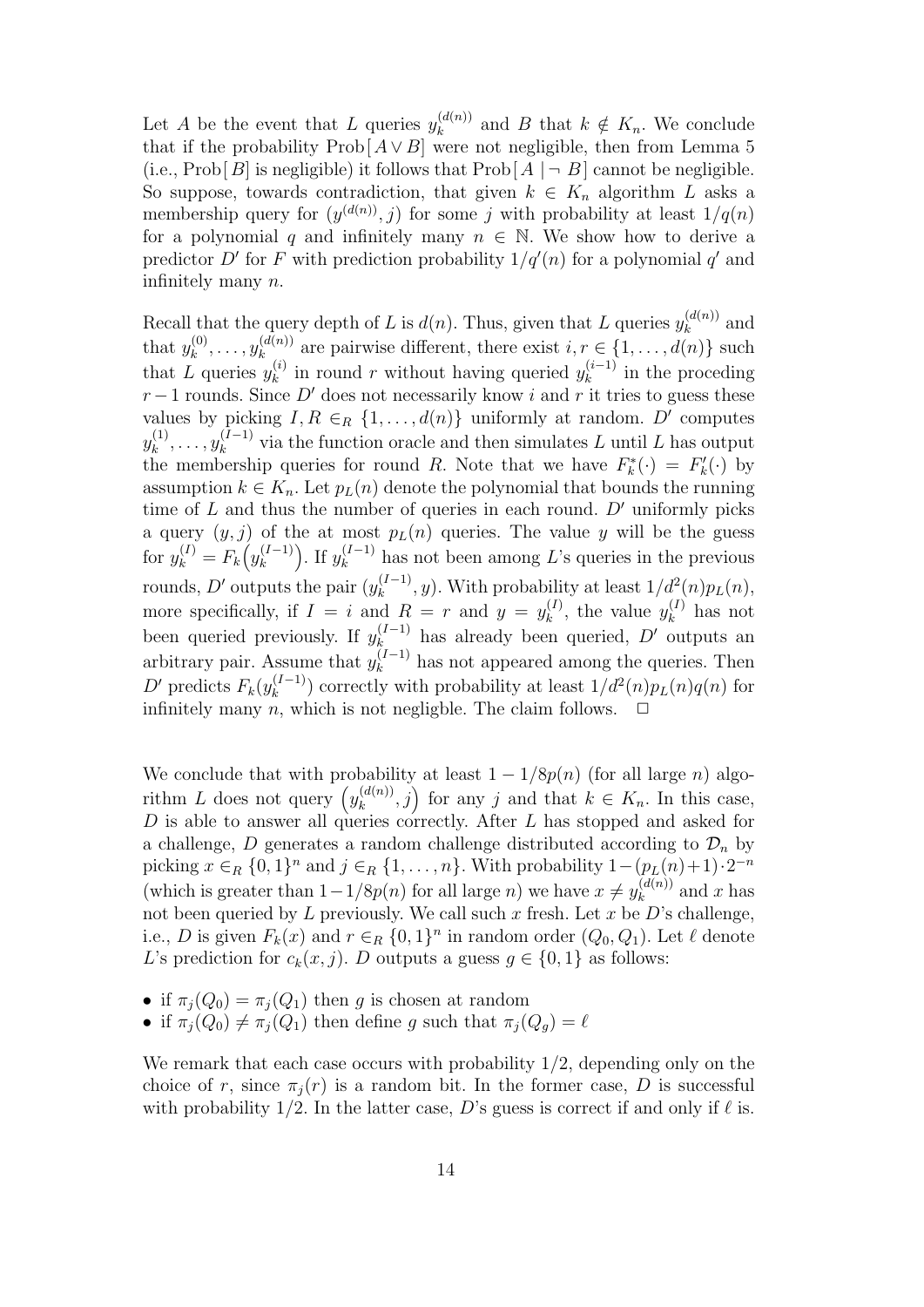It remains to analyze D's success probability. Denote by correct( $\ell$ ) the event that  $L$  classifies random examples correctly, and by  $SimOK$  the event that  $L$ does not query for  $(y_k^{(d(n))})$  $(k^{(d(n))}, j)$ , that  $k \in K_n$  and that x is fresh. By assumption, we have  $\text{Prob}[\text{correct}(\ell)] \geq 1/2 + 1/p(n)$  for infinitely many n, where the probability is taken over the choice of the target concept, the random challenge and the coin tosses of  $L$ . In our case, we require that  $L$  predicts correctly given that the simulation is good. This implies, for instance, that we need to consider L's success probability for keys  $k \in K_n$ . More generally, we are interested in the conditional probability  $Prob[correct(\ell) | SimOK]$ . As we will show this probability is only slightly smaller than  $Prob[correct(\ell)]$ . This also captures the intuition: If L predicts correctly with probabilility  $1/2 + 1/p(n)$ , then the fact that the simulation fails cannot contribute significantly to this success probability, because this event is very unlikely. First observe that  $\text{Prob}[\neg \text{SimOK}] \leq 1/4p(n)$  for all but finite many n by the union bound, since the probability that L queries for  $y_k^{(d(n))}$  $\mathbf{K}_k^{(d(n))}$  or that  $k \notin K_n$  and the probability that  $x$  is not fresh are both negligible and therefore each less than  $1/8p(n)$ . It follows that

$$
\mathrm{Prob}\big[\, \mathsf{correct}(\ell) \mid \mathsf{SimOK}\,] \ge \mathrm{Prob}\big[\, \mathsf{correct}(\ell) \big] - \mathrm{Prob}\big[\neg \, \mathsf{SimOK}\,] \ge \frac{1}{2} + \frac{1}{2p(n)}
$$

infinitely often. Now we are ready to calculate the advantage of  $D$ . Let case1 and case2 denote the events that the first case  $(\pi_i(Q_0) = \pi_i(Q_1))$  resp. the other case  $(\pi_i(Q_0) \neq \pi_i(Q_1))$  occurs. Recall that the events case1, case2 are independent of  $SimOK$  and correct $(\ell)$ . Then

$$
\begin{aligned} \text{Prob}[b = g] &\geq \text{Prob}[b = g \land \text{SimOK}] \\ &= \text{Prob}[b = g \land \text{SimOK} \land \text{case1}] \ + \text{Prob}[b = g \land \text{SimOK} \land \text{case2}] \\ &\geq \text{Prob}[b = g \mid \text{SimOK} \land \text{case1}] \cdot \text{Prob}[\text{SimOK}] \cdot \text{Prob}[\text{case1}] \\ &+ \text{Prob}[b = g \mid \text{SimOK} \land \text{case2}] \cdot \text{Prob}[\text{SimOK}] \cdot \text{Prob}[\text{case2}] \\ &= \text{Prob}[b = g \mid \text{SimOK} \land \text{case1}] \cdot \text{Prob}[\text{SimOK}] \cdot \text{Prob}[\text{case1}] \\ &+ \text{Prob}[\text{correct}(\ell) \mid \text{SimOK} \land \text{case2}] \cdot \text{Prob}[\text{SimOK}] \cdot \text{Prob}[\text{case2}] \\ &\geq \frac{1}{2} \cdot \left(1 - \frac{1}{4p(n)}\right) \cdot \frac{1}{2} \quad + \quad \left(\frac{1}{2} + \frac{1}{2p(n)}\right) \cdot \left(1 - \frac{1}{4p(n)}\right) \cdot \frac{1}{2} \\ &\geq \frac{1}{2} + \frac{1}{16p(n)} \end{aligned}
$$

for infinitely many  $n \in \mathbb{N}$ . That is, we obtain a distinguisher with distinguishing advantage that is not negligible. This contradicts the pseudorandomness of F and concludes the proof of Lemma 7.  $\Box$ 

We obtain: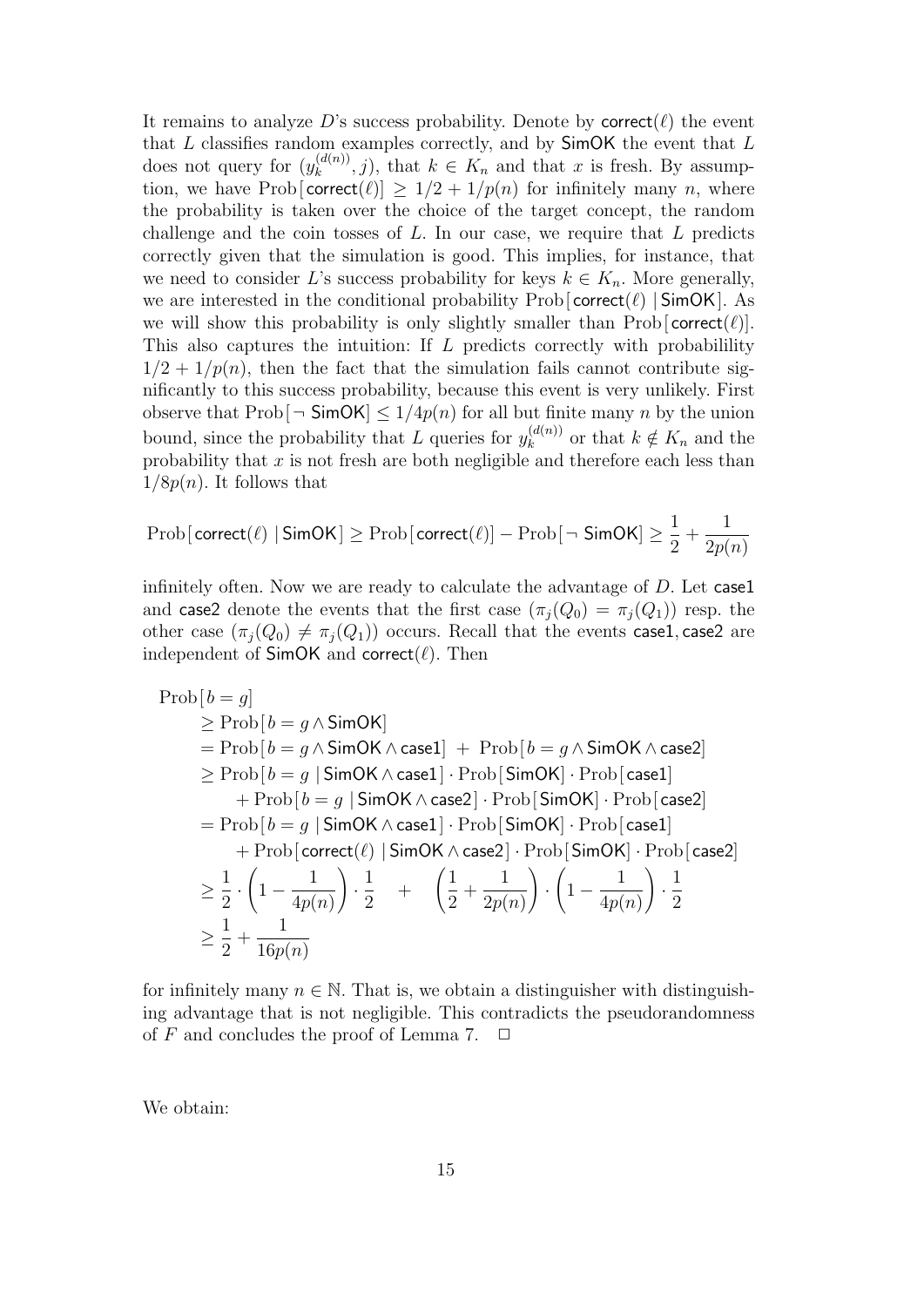**Theorem 9** If one-way functions exist, then for any polynomial  $d(n)$  there is a concept class  $\mathcal C$  and a distribution  $\mathcal D$  such that  $\mathcal C$  is not weakly predictable with membership queries in query depth  $d(n)$  with respect to  $\mathcal{D}$ , but can be learned exactly with membership queries in query depth  $d(n) + 1$ .

#### 3.3 Impossibility of Learning with Membership and Equivalence Queries

It remains to show that adding equivalence queries does not help learning in query depth  $d(n)$ . The idea is similar to Angluin's well-known technique [1] replacing an equivalence query by a polynomial number of parallel membership queries. In our case this is even much simpler than in general. Assume that L puts an equivalence query for  $k' \in \{0,1\}^n$ . Then, for a randomly chosen  $x \in_R \{0,1\}^n$ , we have  $F_k^*$  $\bar{f}_k^*(x) \neq F_k^*$  $\lim_{k'}^*(x)$  with probability at least  $1 - 1/q(n) \ge$  $1/2$  for every polynomial q and sufficiently large n. Otherwise we could use L to construct a successful predictor for pseudorandom functions, because guessing the key is even harder than predicting a single value. Thus, with probability at least  $1/2n$  it holds  $\pi_j(F_k^*)$  $f_k^*(x)$   $\neq \pi_j(F_k^*)$  $f_{k'}^*(x)$  for  $j \in_R \{1, \ldots, n\}.$ If we execute  $2n^2$  such membership queries in parallel then with probability at least  $1-e^{-n}$  we find a counterexample. Summing over all (at most polynomial) equivalence queries we find counterexamples for all queries with probability at least  $1 - \text{poly}(n) \cdot e^{-n}$ . Hence, this simulation only fails with negligible probability and we can therefore apply the argument of the previous theorem.

**Theorem 10** If one-way functions exist, then for any polynomial  $d(n)$  there is a concept class  $\mathcal C$  and a distribution  $\mathcal D$  such that  $\mathcal C$  is not weakly predictable with membership and equivalence queries in query depth  $d(n)$  with respect to D, but can be learned exactly with membership queries in query depth  $d(n)+1$ .

The proof of Lemma 7 shows that we do not require  $\mathcal D$  to be uniform over  ${0,1}^{\lfloor n+\lceil \log n \rceil}$ . It suffices that the x-part of the random challenge  $(x, j)$  appears only with negligible probability among the queries of the learning algorithm (so that x is fresh according to the terminology of the proof of Lemma 7). To formalize this requirement let  $||X_n|| = \max \{ \text{Prob}[X = x] \mid x \in \{0, 1\}^n \}$  denote the *infinity norm* of a random variable  $X_n$  over  $\{0,1\}^n$ . For a distribution  $\mathcal{D}_n$  over  $\{0,1\}^{n+\lceil \log n \rceil}$  define a random variable  $X_n^x$  by

Prob[
$$
X_n^x = x
$$
] =  $\sum_{j=1}^n$ Prob[ $(X_n, J_n) = (x, j)$ ],

where  $(X_n, J_n)$  is distributed according to  $\mathcal{D}_n$ . Denote the distribution of  $X_n^x$  by  $\mathcal{D}_n^x$ . Then the results of Theorem 10 also holds for any sampleable distribution  $\overline{\mathcal{D}}$  such that  $\delta(n) = ||\mathcal{D}_n^x||$  is negligible in n. We remark that for the uniform distribution we have  $\delta(n) = 2^{-n}$ . Also note that we do not presume anything about the distribution of the j-part.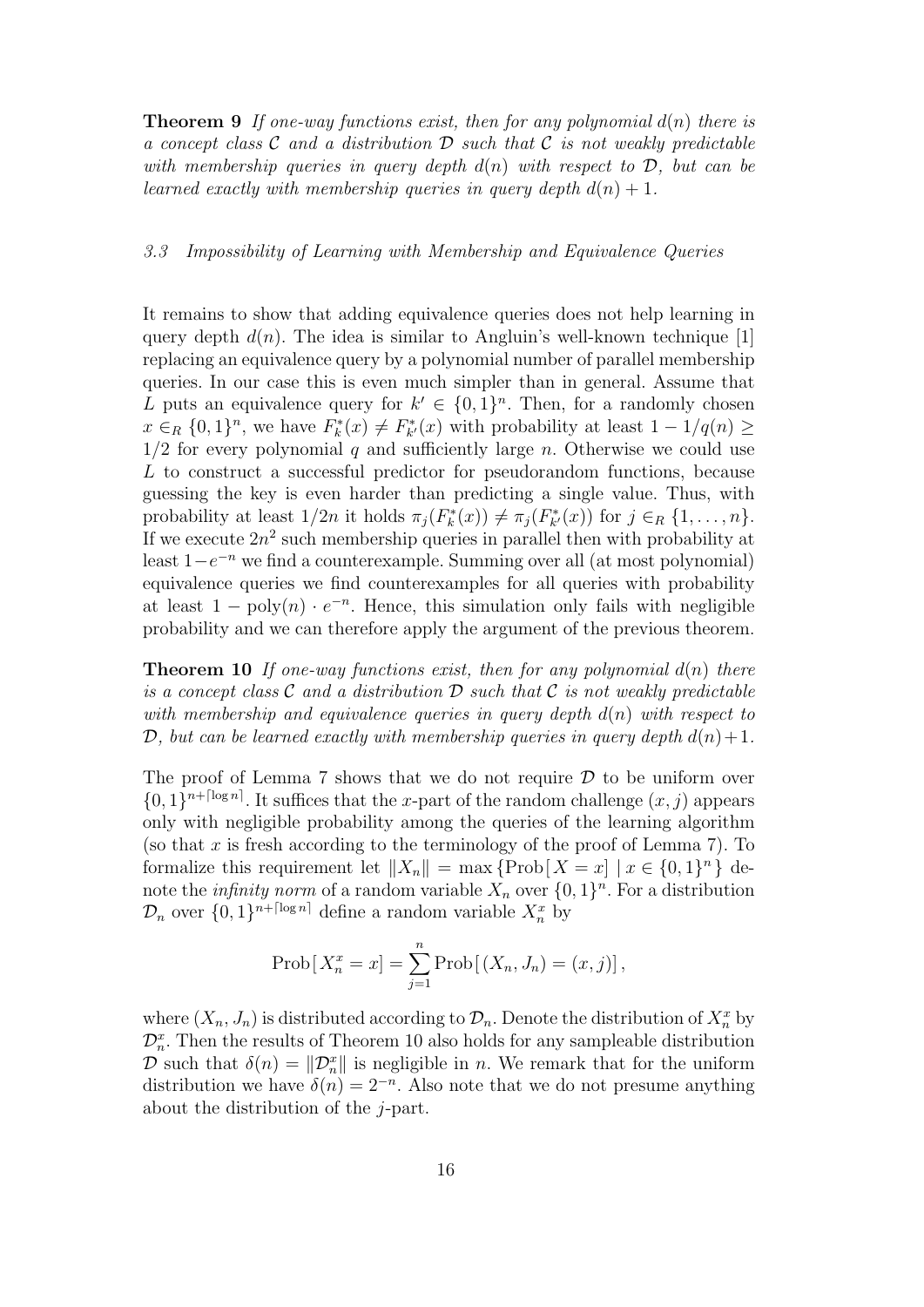#### 4 Applications to Random-Self-Reductions and Coherent Sets

Feigenbaum et al. [16] present a set  $\mathcal L$  in DSPACE( $n^{\beta(n)}$ ) for any unbounded, nondecreasing function  $\beta(n)$  (with  $n^{\beta(n)}$  time-constructible) such that  $\mathcal L$  is adaptively random-self-reducible, while nonadaptive random-self-reductions do not exist. This results holds unconditionally. Assuming NEEE  $\varphi$  BPEEE, they show that there exist such sets in NP. This assumption has been reduced to NE  $\varphi$  BPE by Hemaspaandra et al. [21]. Combining the idea of Feigenbaum et al. [16] with our result for learning algorithms we obtain the following:

**Proposition 11** Let  $\beta(n)$  be an unbounded, nondecreasing function such that  $n^{\beta(n)}$  is time-constructible and  $n^{\beta(n)} \cdot 2^{-n}$  is negligible. Let  $d(n)$  be a fixed polynomial. If one-way functions exist, there is a language  $\mathcal L$  in DSPACE( $n^{\beta(n)}$ ) such that there is no length-preserving random-self-reduction of query depth  $d(n)$  for  $\mathcal L$ , though there exists a deterministic, oblivious, length-preserving random-self-reduction of query depth  $d(n) + 1$ .

We remark that  $n^{\beta(n)} \cdot 2^{-n}$  is negligible if, for instance,  $\beta(n) \cdot \log n < n/2$  for sufficiently large *n*. This is true for  $\beta(n) = \log^* n$ .

**PROOF.** The proof is similar to the proof given in [16]. We view a randomself-reduction given by algorithms  $\sigma$  and  $\phi$  as a single Turing machine M. The choice of  $\beta(n)$  ensures that  $n^{\beta(n)} > p(n)$  for any polynomial  $p(n)$ . We can therefore diagonalize against the length-preserving random-self-reductions  $M_1, M_2, \ldots$  of query depth  $d(n)$ . See [4] for more background about diagonalization. The language  $\mathcal L$  will consist of tuples  $(x, j) \in \{0, 1\}^{n + \lceil \log n \rceil}$  such that  $\pi_j(F_k^*$  $k(k)$  = 1 for appropriate key  $k \in \{0,1\}^n$ . This key of length n will be determined by the diagonalization technique.

We enumerate the length-preserving random-self-reductions  $M_1, M_2, \ldots$  of query depth  $d(n)$  such that we consider every  $M_i$  in connexion with infinitely many complexity parameters  $n \in \mathbb{N}$ . We call such n related to  $M_i$  and denote the set of such *n* by  $N_i$ . For appropriate enumerations of  $M_1, M_2, \ldots$  the sets  $N_1, N_2, \ldots$  form a partition of N; in fact, standard enumeration techniques work. Assume for the moment that  $M_i$  correctly predicts  $\pi_j(F_k^*)$  $\binom{n}{k}(x)$  with probability at least 2/3 for all  $k \in \{0,1\}^n$  and all  $(x, j) \in \{0,1\}^{n + \lceil \log n \rceil}$  for infinitely many related  $n$ 's.  $M_i$ 's running time and therefore the number of queries is bounded above by  $n^{\beta(n)}$ . Additionally, any query  $\sigma(j, x)$  of  $M_i$  is distributed independently of x. Thus, if we choose a random input  $(x, j) \in_R \{0, 1\}^{n + \lceil \log n \rceil}$ and let  $M_i$  run on that input, then with probability at most  $n^{\hat{\beta}(n)} \cdot 2^{-n}$  the value  $(x, j)$  appears among the queries. By assumption,  $n^{\beta(n)} \cdot 2^{-n}$  is negligible. Hence, given that  $M_i$  decides membership correctly with probability  $2/3$  for all inputs  $(x, j)$  and all keys k, it does so without querying about the input and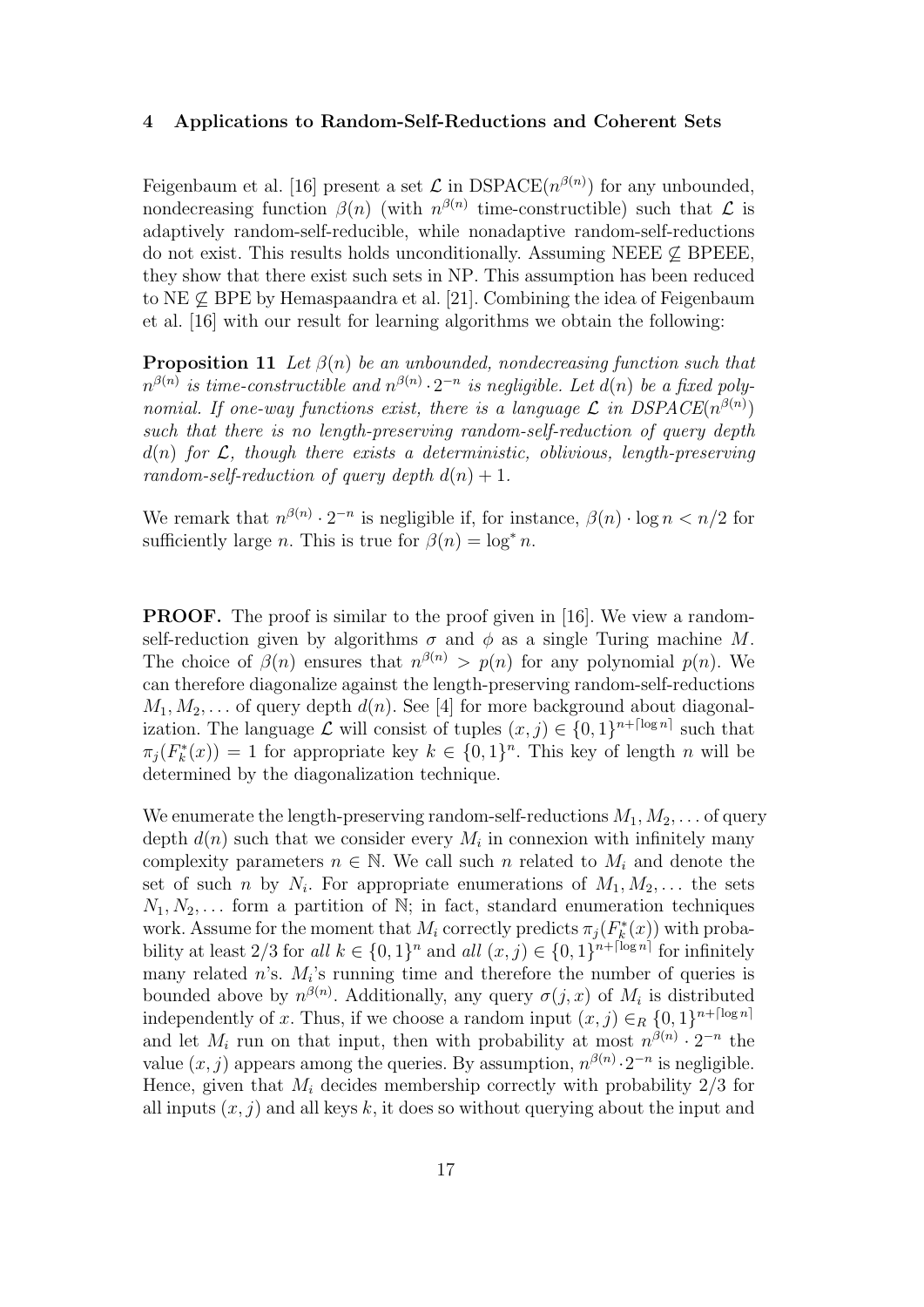with probability at least  $5/8$  for uniformly chosen and sufficiently large input and all keys (of related length  $n$ ). Similar to the negative result on the learnability of our concept class, we conclude that we can turn  $M_i$  into a successful distinguisher for the underlying collection of pseudorandom functions. This follows by choosing a random  $(x, j)$  and then simulating  $M_i$  with the help of the pseudorandom function oracle. Here we exploit the fact that the reduction is length-preserving so that  $M_i$ 's queries fall within the domain of the oracle of the distinguisher. From this contradiction we derive that for every sufficiently large n (related to  $M_i$ ) there exists some key  $k_0$  and input  $(x_0, j_0)$  such that  $M_i$  fails to predict  $\pi_{j_0}(F_{k_0}^*)$  $k_0(x_0)$  with probability more than 1/3. Clearly, we can determine such a key  $k_0$  in space  $O(n^{\beta(n)})$  by exhaustive search. Call the lexicographically smallest of such keys hard for i, n. Add exactly those  $(x, j)$ with  $\pi_j(F_{k_0}^*$  $k_0^*(x)$  = 1 to  $\mathcal{L}$ :

$$
\mathcal{L} = \bigcup_{i \in \mathbb{N}} \bigcup_{n \in N_i} \left\{ (x, j) \mid \pi_j(F_{k_0}^*(x_0)) = 1 \text{ and } k_0 \text{ is hard for } i, n \right\}
$$

Since each length-preserving random-self-reduction of query depth  $d(n)$  appears at some point in the enumeration, the language  $\mathcal L$  is not randomly self-reducible in query depth  $d(n)$ .

The fact that this language is obliviously random-self-reducible is straightforward as we can determine the key  $k_0$  in depth  $d(n) + 1$ . Then we can easily decide whether the input  $(x, j)$  is in  $\mathcal L$  by computing  $\pi_j(F_k^*)$  $\binom{m}{k_0}(x)$ .  $\Box$ 

Presuming non-uniformly secure pseudorandom functions we immediately obtain:

Corollary 12 Let  $\beta(n)$  be an unbounded, nondecreasing function and assume that  $n^{\beta(n)}$  is time-constructible and that  $n^{\beta(n)} \cdot 2^{-n}$  is negligible. Let  $d(n)$  be a fixed polynomial. If non-uniformly secure one-way functions exist, there is a language  $\mathcal L$  in DSPACE( $n^{\beta(n)}$ ) such that there is no length-monotone randomself-reduction of query depth  $d(n)$  for  $\mathcal L$ , though there is a deterministic, oblivious, length-preserving random-self-reduction of query depth  $d(n) + 1$ .

**PROOF.** The proof is a straightforward extension of the proof of Proposition 11. Again, if there was a length-monotone random-self-reduction we could construct a polynomial-size circuit family with distinguishing advantage that is not negligible. To answer queries that have smaller length we give the circuit that simulates the random-self-reduction for inputs of length  $n + \lceil \log n \rceil$  the first  $n-1$  keys determined by  $\mathcal L$  for complexity parameters  $1,\ldots,n-1$  as nonuniform advice.  $\Box$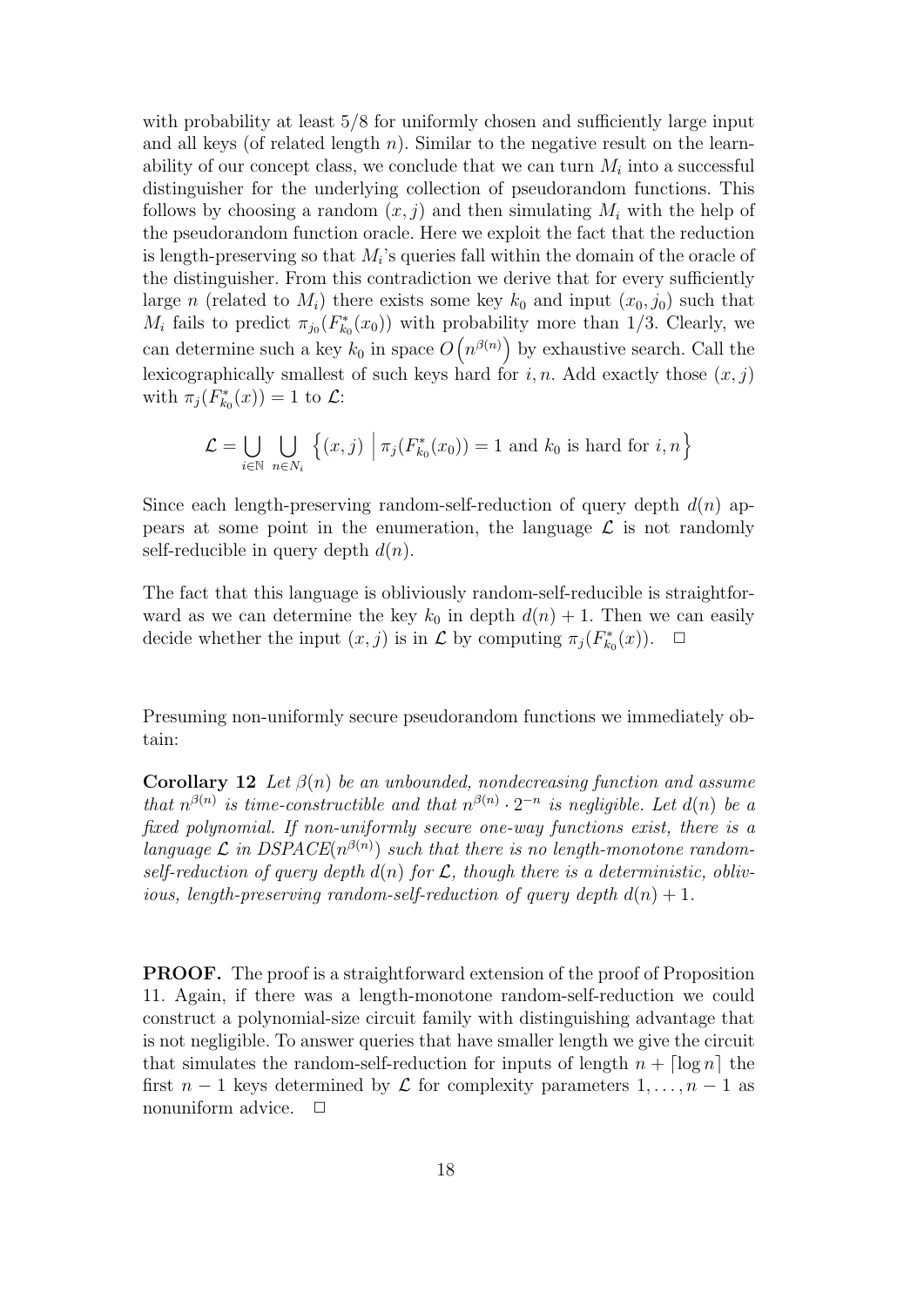Beigel and Feigenbaum [7] prove that every random-self-reducible language is weakly coherent. Analyzing their proof it is easy to see that their transformation of a random-self-reduction to a weak examiner preserves the query depth. The negative result for examiners follows as in Proposition 11 because the examiner is not allowed to query about the given input.

Corollary 13 Let  $\beta(n)$  be an unbounded, nondecreasing function. Assume that  $n^{\beta(n)}$  is time-constructible and that  $n^{\beta(n)} \cdot 2^{-n}$  is negligible. Let  $d(n)$ be a fixed polynomial. If one-way functions exist, there is a language  $\mathcal L$  in  $DSPACE(n^{\beta(n)})$  that is incoherent for length-preserving examiners of query depth  $d(n)$ , though there exists a weak, length-preserving examiner of query depth  $d(n) + 1$ .

Again, this conclusion can be extended to length-monotone examiners assuming non-uniformly secure one-way functions. Unfortunately, we do not know whether the positive result of Corollary 13 also holds for probabilistic polynomial-time examiners instead of weak examiners. But we achieve this using a somewhat stronger assumption, namely the existence of one-way permutations:

**Proposition 14** Let  $\beta(n)$  be an unbounded, nondecreasing function and assume that  $n^{\beta(n)}$  is time-constructible and that  $n^{\beta(n)} \cdot 2^{-n}$  is negligible. Let  $d(n)$  be a fixed polynomial. If one-way permutations exist, there is a language  $\mathcal{L}$  in DSPACE( $n^{\beta(n)}$ ) that is incoherent for length-preserving examiners of query depth  $d(n)$ , though there is a deterministic, length-preserving examiner of query depth  $d(n) + 1$ .

PROOF. Given a one-way permutation we can construct a collection of pseudorandom functions such that  $F_n(k, 1^n) \neq F_n(k', 1^n)$  for  $k \neq k'$ ; see [13]. Similar to the proof of Lemma 5 in Section 3 we conclude that  $y_k^{(1)}$  $y_k^{(1)},\ldots,y_k^{(d(n))}$  $a_k^{(d(n))} \neq 1^n$ for all but a negligible fraction of the keys  $k \in K_n$ . Hence, the impossibility result remains valid if we restrict ourself to such keys. Now it also suffices to show the positive result for those keys. Assume that the examiner  $E$  is given  $(x, j)$  as input. If  $x \notin \{y_k^{(0)}\}$  $y_k^{(0)},\ldots,y_k^{(d(n))}$  $\mathbf{E}_{k}^{(d(n))}$  then E can compute k in depth  $d(n) + 1$  without querying for  $(x, j)$  and decide whether  $(x, j) \in \mathcal{L}$  by computing  $\pi_j(F_k^*)$  $k(k(x))$  in polynomial time. Suppose that  $x = y_k^{(i)}$  $k^{(i)}$  for some *i*. Then the examiner cannot query for  $(y_k^{(i)})$  $\mathbf{k}^{(i)}$ , j). Fortunately, there are only two possibilities, namely  $(x, j) \in \mathcal{L}$  or  $(x, j) \notin \mathcal{L}$ . E tries both possibilities in parallel and also asks for  $F_k(1^n)$  in a single concurrent step. This is possible as  $1^n$  is different from  $y_k^{(0)}$  $k_k^{(0)}, \ldots, y_k^{(d(n))}$  by assumption about k. Thus E derives two keys  $k_0$  and  $k_1$  and the value  $F_k(1^n)$  in query depth  $d(n) + 1$ . It determines the correct key by computing  $F_{k_0}(1^n)$  and  $F_{k_1}(1^n)$  in polynomial time and comparing it to the value obtained for  $F_k(1^n)$ . Given the key k the examiner can decide whether  $(x, j) \in \mathcal{L}$ .  $\Box$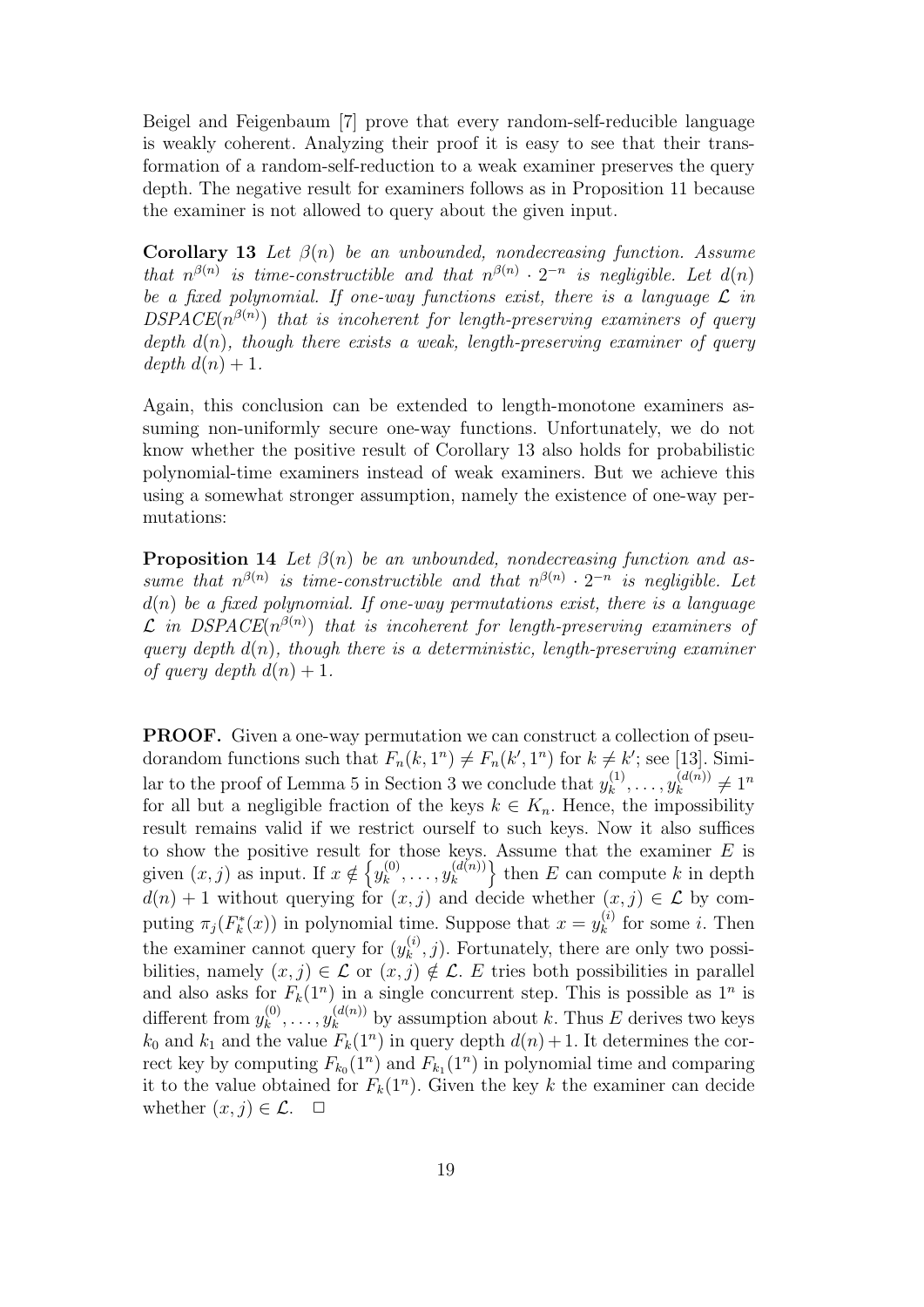Assuming non-uniformly secure one-way permutations we can extend the negative result to length-monotone examiners. An interesting open problem is the question if one can generalize the negative results about random-self-reducible and coherent sets to arbitrary reductions and examiners instead of length- monotone ones. Also, we leave it as an open problem to establish similar results for languages in the polynomial hierarchy.

## Acknowledgements

We thank the anonymous referees and the program committee of ALT'98 for valuable and comprehensive comments. We also thank the anonymous referees of TCS who pointed out a bug concerning the positive learnability result and helped to improve the overall presentation by giving excellent comments.

# References

- [1] D.Angluin: Learning Regular Sets from Queries and Counterexamples, Information and Computation, vol. 75, pp. 87–106, 1987.
- [2] D.Angluin: Queries and Concept Learning, Machine Learning, vol. 2, pp. 319– 342, 1988.
- [3] D.Angluin, M.Kharitonov: When Won't Membership Queries Help?, 23rd ACM Symposium on Theory of Computing, pp. 444–454, 1991.
- [4] J.Balcázar, J.Díaz, J.Gabarró: Structural Complexity I, Second Edition, Springer-Verlag, 1995.
- [5] J.Balcázar, J.Díaz, R.Gavaldà, O.Watanabe: An Optimal Parallel Algorithm for Learning DFA, 7th ACM Conference on Computational Learning Theory, 1994.
- [6] R.Beigel, J.Feigenbaum: Improved Bounds on Coherence and Checkability, Yale University Technical Report, YALEU/DCS/TR–819, 1990.
- [7] R.Beigel, J.Feigenbaum: On Being Incoherent Without Being very Hard, Computational Complexity, vol. 2, pp. 1–17, 1992.
- [8] M.Blum, S.Micali: How to Generate Cryptographically Strong Sequences of Pseudorandom Bits, SIAM Journal on Computation, vol. 13, pp. 850–864, 1984.
- [9] N.Bshouty: Exact Learning of Formulas in Parallel, Machine Learning, vol. 26, pp. 25–42, 1997.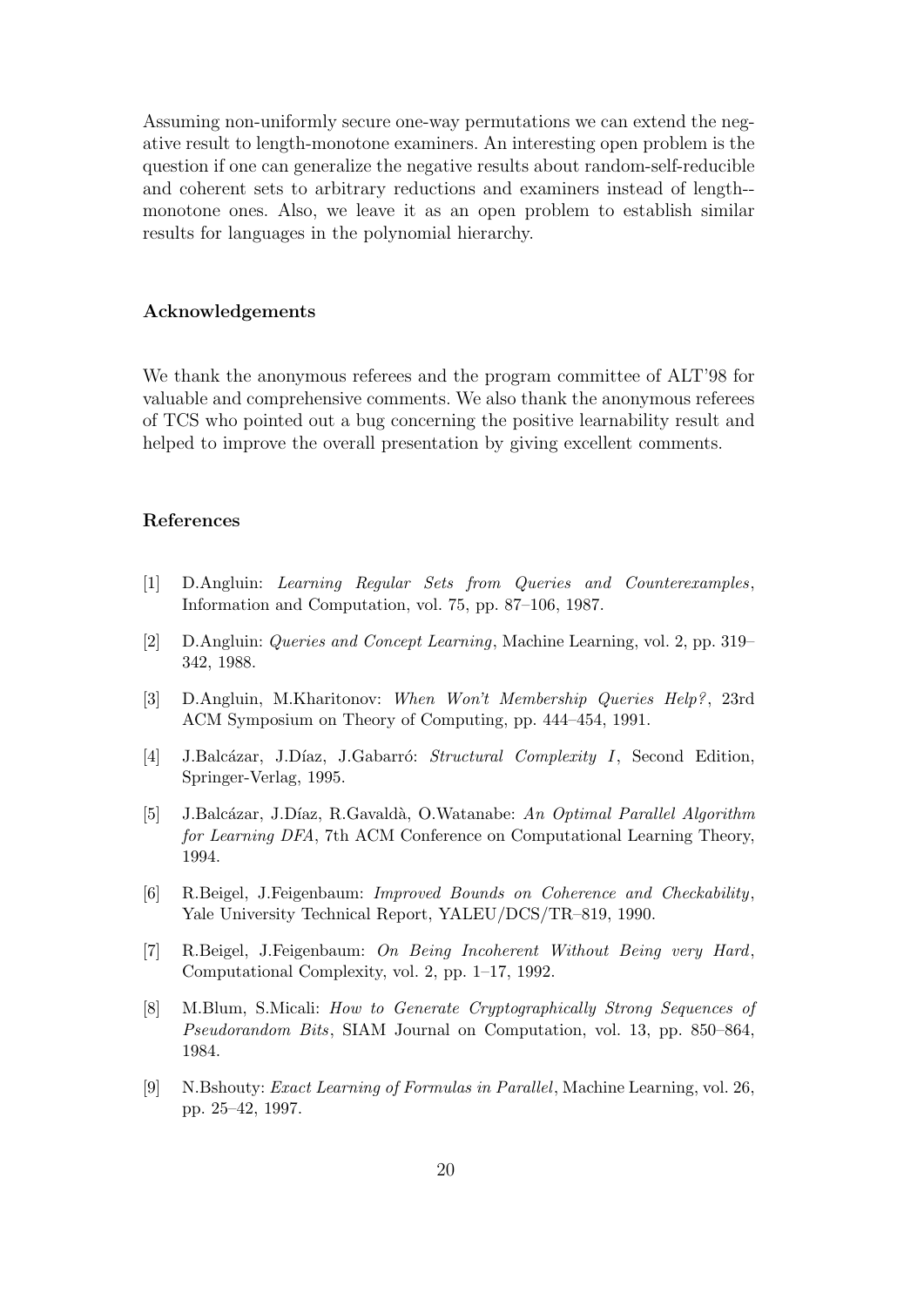- [10] N.Bshouty, R.Cleve: On the Exact Learning of Formulas in Parallel, 33rd IEEE Symposium on the Foundations of Computer Science, pp. 513–522, 1992.
- [11] N.Bshouty, S.Goldman, H.Mathias: Noise-Tolerant Parallel Learning of Geometric Concepts, 8th ACM Conference on Computational Learning Theory, 1995.
- [12] B.Berger, J.Rompel, P.Shor: Efficient NC Algorithms for Set Cover with Application to Learning and Geometry, 30th IEEE Symposium on the Foundations of Computer Science, pp. 54–59, 1989.
- [13] R.Canetti, D.Micciancio, O.Reingold: Perfectly One-Way Probabilistic Hash Functions, 30th ACM Symposium on Theory of Computing, 1998.
- [14] J.Feigenbaum: Locally Random Reductions in Interactive Complexity Theory, DIMACS Series in Discrete Mathematics and Theoretical Computer Science, vol. 13, AMS, pp. 73–98, 1993.
- [15] J.Feigenbaum, L.Fortnow: On the Random-Self-Reducibility of Complete Sets, 6th Annual IEEE Structure in Complexity Theory Conference, 1991.
- [16] J.Feigenbaum, L.Fortnow, C.Lund, D.Spielman: The Power of Adaptiveness and Additional Queries in Random-Self-Reductions, Computational Complexity, vol. 4, pp. 158–174, 1994.
- [17] J.Feigenbaum, M.Strauss: An Information-Theoretic Treatment of Random-Self-Reducibility, 14th Symposium on Theoretical Aspects of Computer Science, Lecture Notes in Computer Science, vol. 1200, Springer-Verlag, pp. 523–534, 1997.
- [18] O.Goldreich: Foundations of Cryptography (Fragments of a Book), Department of Computer Science and Applied Mathematics, Weizmann Institute of Science, Rehovot, Israel, 1995.
- [19] S.Goldwasser, O.Goldreich, S.Micali: How to Construct Random Functions, Journal of ACM, vol. 33, pp. 792–807, 1986.
- [20] J.Håstad, R.Impagliazzo, L.Levin, M.Luby: Construction of Pseudorandom Generator from any One-Way Function, to appear in SIAM Journal on Computing, preliminary versions in STOC'89 and STOC'90, 1989/1990.
- [21] E.Hemaspaandra, A.Naik, M.Ogihara, A.Selman: P-Selective Sets, and Reducing Search to Decision vs. Self-Reducibility, Journal of Computer and System Sciences, vol. 53, pp. 194–209, 1996.
- [22] R.Impagliazzo, M.Luby: One-Way Functions are Essential for Complexity Based Cryptography, 30th IEEE Symposium on Foundations of Computer Science, pp. 230–235, 1989.
- [23] M.Kearns, L.Valiant: Cryptographic Limitations on Learning Boolean Formulae and Finite Automata, Journal of ACM, vol. 41, pp. 67–95, 1994.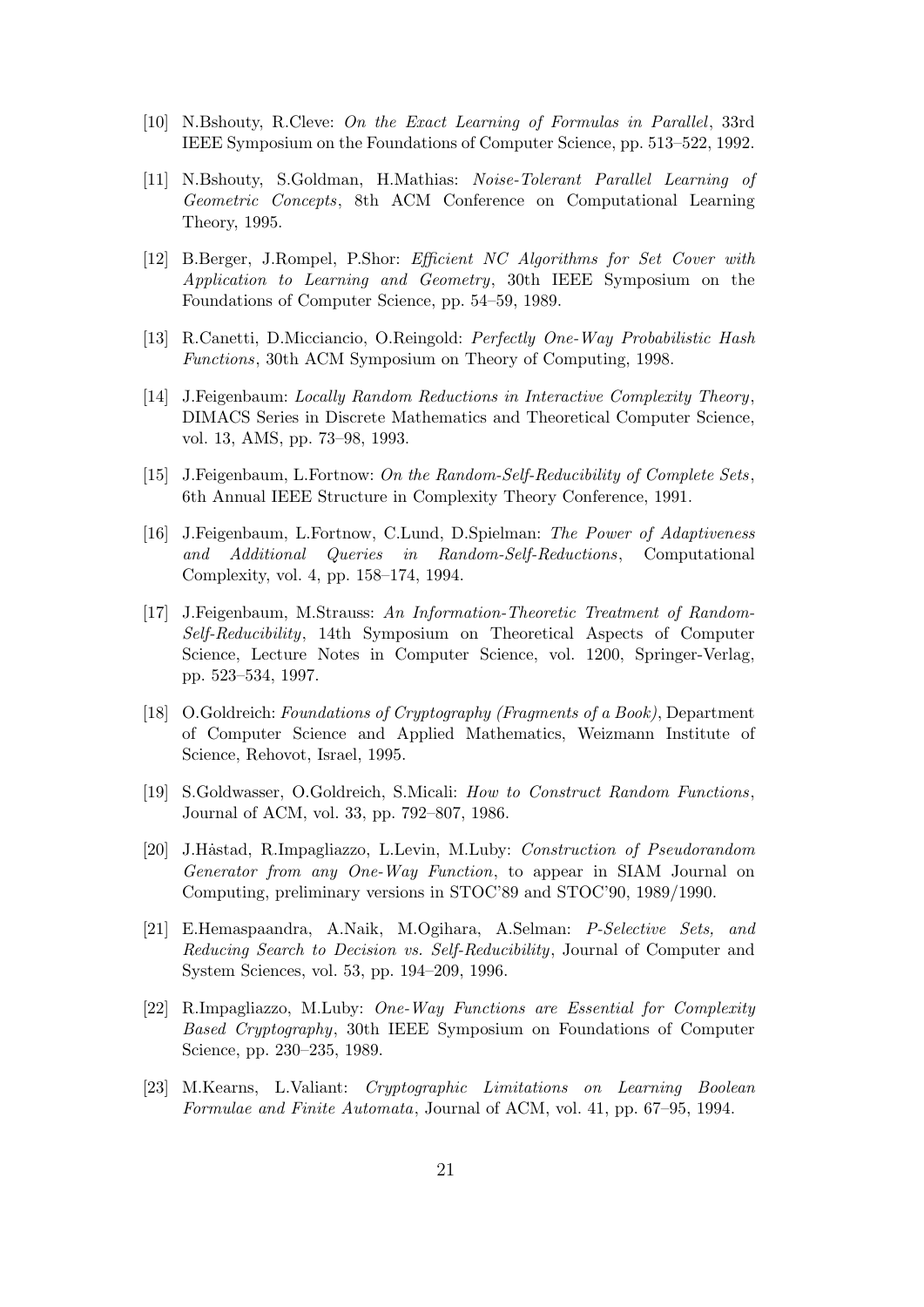- [24] M.Kharitonov: Cryptographic Hardness of Distribution-Specific Learning, 25th ACM Symposium on the Theory of Computing, pp. 372–381, 1993.
- [25] R.Ostrovsky, A.Wigderson: One-Way Functions are Essential for Non-Trivial Zero-Knowledge, Second IEEE Israel Symposium on Theory and Computing Systems, 1993.
- [26] L.Pitt, L.Valiant: Computational Limitations on Learning from Examples, Journal of ACM, vol. 35, pp. 965–984, 1988.
- [27] L.Pitt, M.Warmuth: Prediction-Preserving Reducibility, Journal of Computer and System Science, vol. 41, pp. 430–467, 1990.
- [28] R.Rivest, Y.L.Yin: Being Taught can be Faster than Asking Questions, 8th ACM Conference on Computational Learning Theory, 1995.
- [29] C.P.Schnorr: Optimal Algorithms for Self-Reducible Problems, 3rd International Colloqium on Automata, Languages, and Programming, pp. 322– 347, Edingburgh University Press, 1976.
- [30] L.Valiant: A Theory of the Learnable, Communications of ACM, vol. 27, pp. 1134–1142, 1984.
- [31] J.Vitter, J.Lin: Learning in Parallel, Information and Computation, vol. 92, pp. 179–202, 1992.
- [32] A.Yao: Coherent Functions and Program Checkers, 22nd ACM Symposium on Theory of Computing, pp. 84–94, 1990.

# A Bounding the Query Depth and Width

In this section we consider learning algorithms where the query depth and the query width are bounded by fixed polynomials  $d(n)$  and  $w(n)$ , respectively. Thus, the total number of queries is bounded by  $t(n) = d(n)w(n)$ . The concept class that we define is based on well-known techniques using polynomials and interpolation. Feigenbaum et al. [16] also take this approach to separate nonadaptively  $(t(n) + 1)$ -random-self-reducible functions from adaptive  $t(n)$ -random-self-reductions. We first give an informal overview. Each concept  $c \in \mathcal{C}_n$  of our concept class corresponds to a polynomial  $P(\xi)$  of degree  $t(n)$  over the finite field  $GF(2<sup>n</sup>)$ ; a pair  $(x, j)$  is in the concept c if the j-th bit of  $P(x)$  equals 1. Every polynomial  $P(\xi) \in GF(2^n) [\xi]$  of degree  $t(n)$  can be uniquely identified by  $t(n) + 1$  values  $P(x_i)$  at distinct elements  $x_0, \ldots, x_{t(n)} \in \mathrm{GF}(2^n)$ . Hence, every polynomial resp. concept can be learned exactly with  $n \cdot (t(n) + 1)$  membership queries. On the other hand,  $t(n)$  or less values  $P(x_1), \ldots, P(x_{t(n)})$  reveal no information about  $P(y)$  for any  $y \neq x_1, \ldots, x_{t(n)}$ , i.e., there are  $|GF(2^n)| = 2^n$  polynomials of degree  $t(n)$ that are consistent with the values  $P(x_i)$ . Therefore, any learning algorithm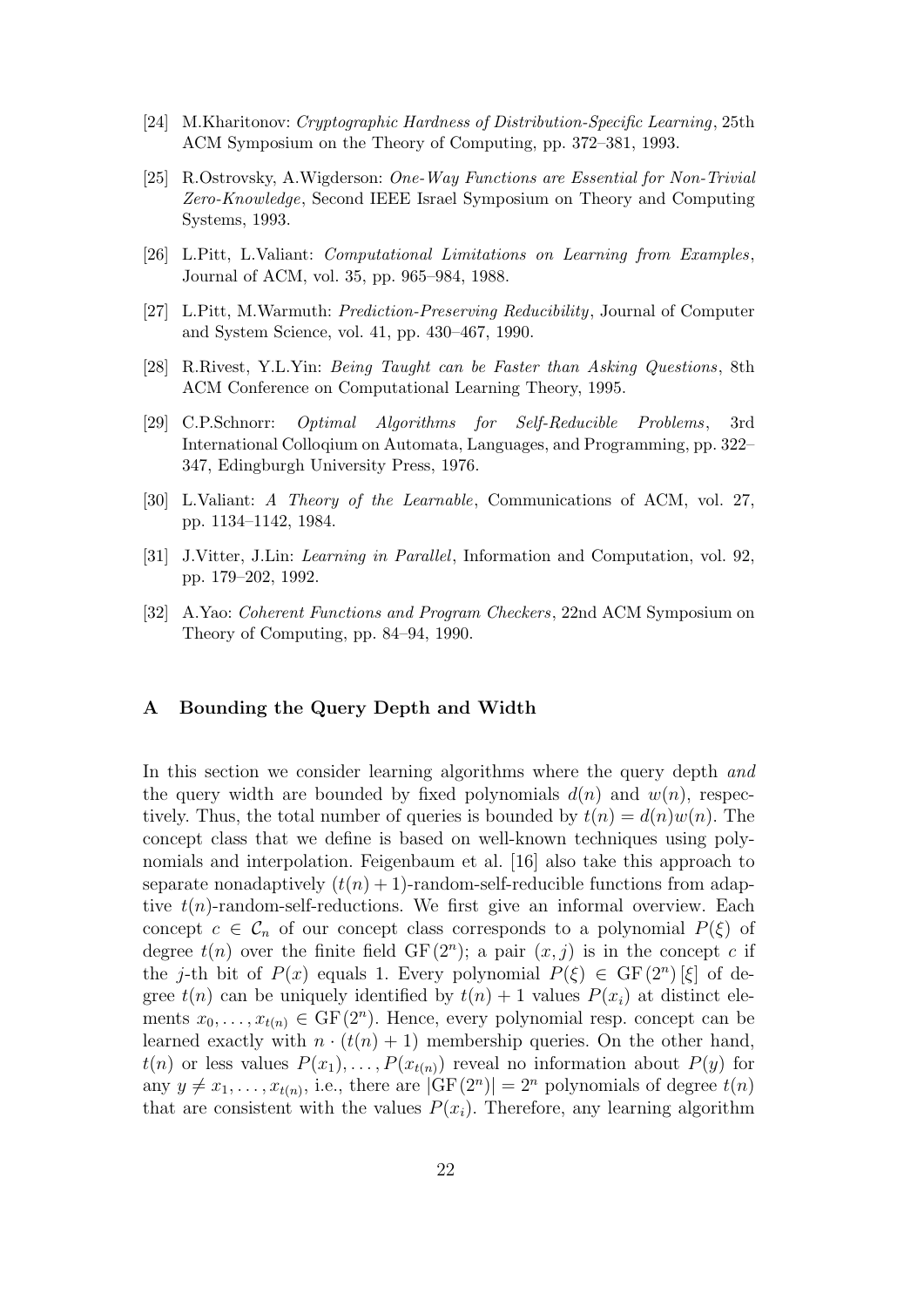making at most  $t(n)$  queries is only able to classify a random example  $(x, j)$ correctly if it either guesses the classification or if  $x$  has been queried. The latter event happens with negligible probability, so any learning algorithm can only be correct with probability close to 1/2.

For the moment we only consider algorithms with membership queries. We show afterwards how to replace equivalance queries by membership queries.

**Proposition 15** For any polynomial  $t(n)$  there is a concept class  $\mathcal C$  and a distribution  $\mathcal D$  such that  $\mathcal C$  is not weakly predictable with  $t(n)$  membership queries with respect to D, but can be learned exactly with  $n \cdot (t(n) + 1)$  membership queries.

PROOF. We start by showing the negative result. Consider the polynomials of degree  $t(n)$  over  $GF(2^n)$  [ $\xi$ ]. The name of each polynomial

$$
P_{p_0,\dots,p_{t(n)}}(\xi) = \sum_{i=0}^{t(n)} p_i \xi^i
$$

is the concatenation of its  $t(n) + 1$  coefficients  $p_0, \ldots, p_{t(n)} \in \mathrm{GF}(2^n)$ . Thus, the length of the name is polynomially in  $n$ . In the sequel, we sometimes write  $P(\xi)$  instead of  $P_{p_0,\dots,p_{t(n)}}(\xi)$  if the coefficients are clear from the context. Define the concept class  $\mathcal{C} = (\mathcal{C}_n)_{n \in \mathbb{N}}$  by

$$
\mathcal{C}_n = \left\{c_{p_0,\dots,p_{t(n)}} \mid p_0,\dots,p_{t(n)} \in \mathrm{GF}(2^n)\right\}
$$

where

$$
c_{p_0,\dots,p_{t(n)}} = \left\{ (x,j) \mid x \in \mathrm{GF}(2^n) \text{ and } \pi_j(P_{p_0,\dots,p_{t(n)}}(x)) = 1 \right\}
$$

The distribution  $\mathcal{D}_n$  is described by picking  $x \in_R \mathrm{GF}(2^n)$  and  $j \in_R \{1, \ldots, n\}$ .

Why is this concept class not weakly predictable with  $t(n)$  queries, even for computationally unbounded learning algorithms? Let  $c_{p_0,\dots,p_{t(n)}} \in \mathcal{C}_n$  be the target concept. In advantage of the learning algorithm L we suppose that any of L's queries  $(x, j)$  is answered by the full value  $P_{p_0,\dots,p_{t(n)}}(x)$  instead of the j-th bit. After posing at most  $t(n)$  queries, a random challenge  $(x, j)$  is generated. Given that the x-part of this challenge has not been among the queries, for every value  $y \in \mathrm{GF}(2^n)$  there is exactly one polynomial  $P^y(\xi)$  of degree  $t(n)$  which is consistent with the (modified) answers to the queries, i.e., which might be the target polynomial, and such that  $P<sup>y</sup>(x) = y$ . Hence, if x has not been queried then the learning algorithm cannot decide whether  $x$  lies in the target concept or not with probability more than  $1/2$ . We obtain that the prediction probability of L is at most  $1/2 + t(n) \cdot 2^{-n}$ .